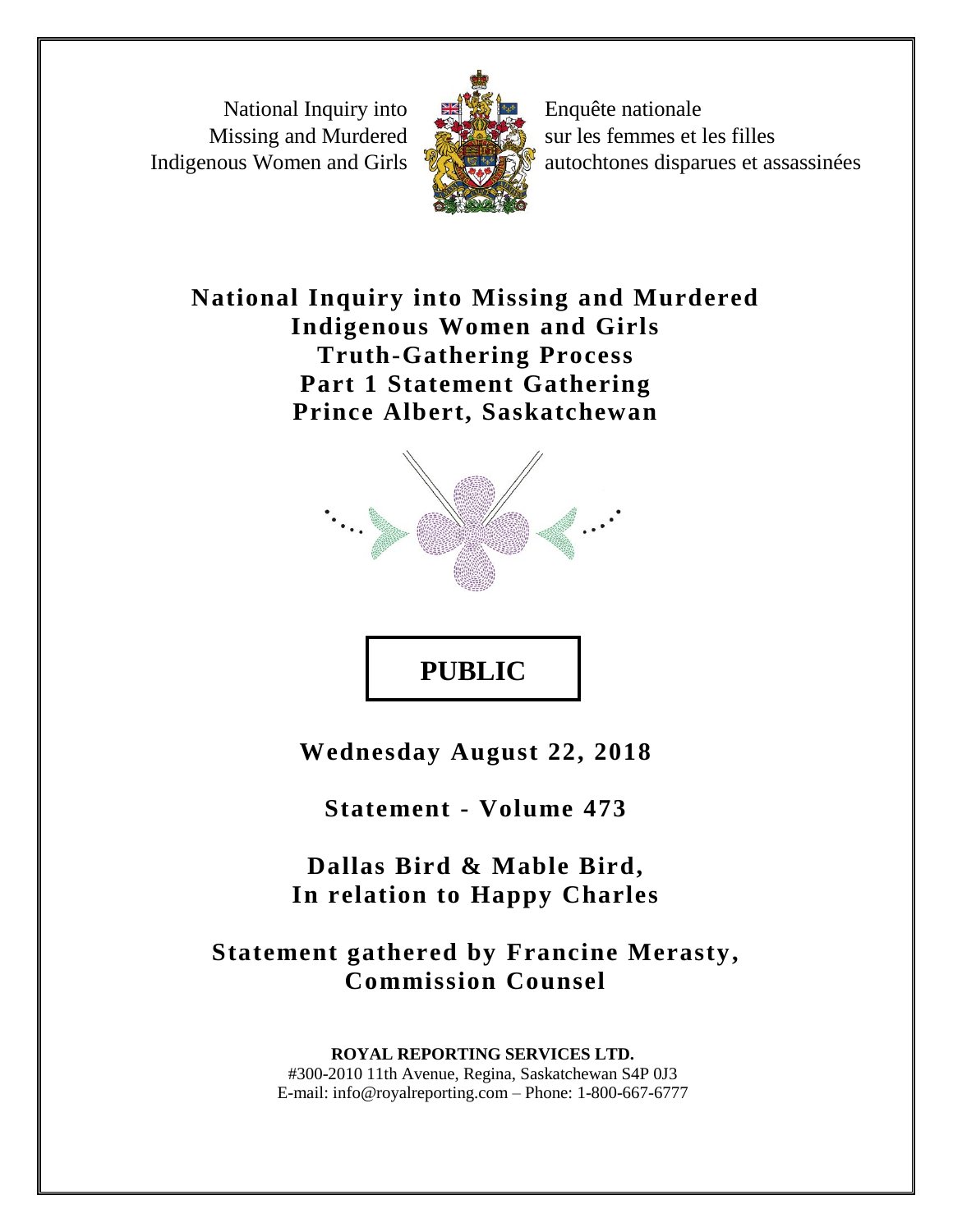## **TABLE OF CONTENTS**

| Statement - Volume 473<br>August 22, 2018<br>Witnesses: Dallas Bird & Mable Bird |  |  |  |  |  | <b>PAGE</b> |
|----------------------------------------------------------------------------------|--|--|--|--|--|-------------|
| Testimony of Dallas Bird & Mable Bird 1<br>Reporter's certification. 32          |  |  |  |  |  |             |

**Commission Counsel: Francine Merasty**

**Documents submitted with testimony: none.**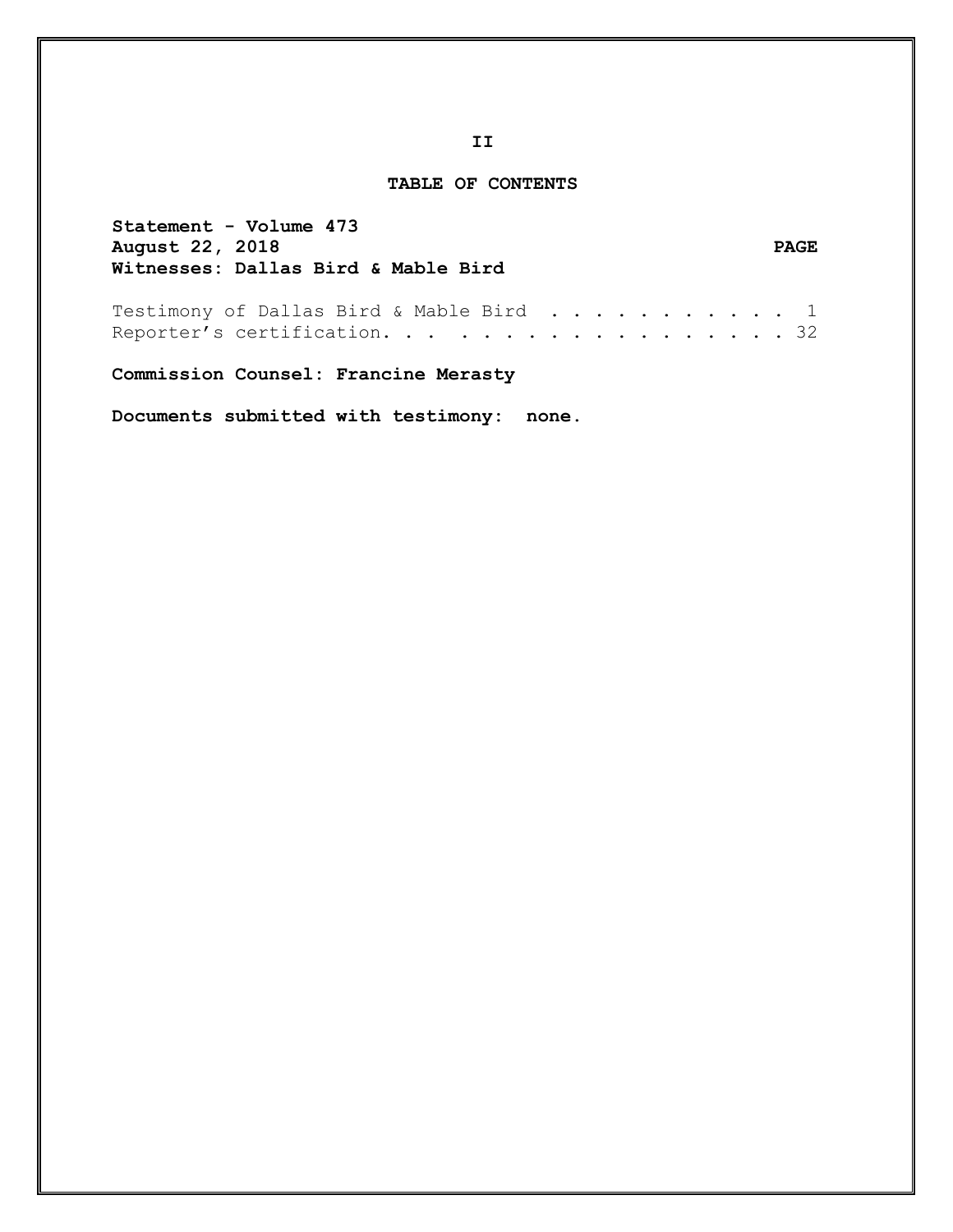**Statement – Public 1 Dallas & Mable Bird (Happy Charles)**

**1** Prince Albert, Saskatchewan --- Upon commencing on Wednesday, August 22, 2018, at 12:35 p.m. **MS. FRANCINE MERASTY:** This is Francine Merasty with the National Inquiry into Missing and Murdered Indigenous Women and Girls, speaking on the record with Dallas Bird and Mable Bird. They're from -- one is from Lac La Ronge Indian Band, and the other one is from Brabant. Is that both Lac La Ronge? **MS. MABLE BIRD:** Yeah. **MS. FRANCINE MERASTY:** Okay. And they've travelled from La Ronge, Saskatchewan, and we're in Prince Albert. The date is August 22, 2018. Dallas and Mable, you are here to voluntarily give your statement in the matter of your sister Happy Charles and your sister-in-law, and present with us in the room are Dallas Bird, Mable Bird, and their daughter -- **MS. MABLE BIRD:** Yeah. **MS. FRANCINE MERASTY:** -- Tracy. Your statement will be audio-recorded today, and you haven't -- you didn't allow us to video-tape your statement. However, we put it on here just as a backup. Can you please confirm 24 that you agree with this? **MR. DALLAS BIRD:** Yeah.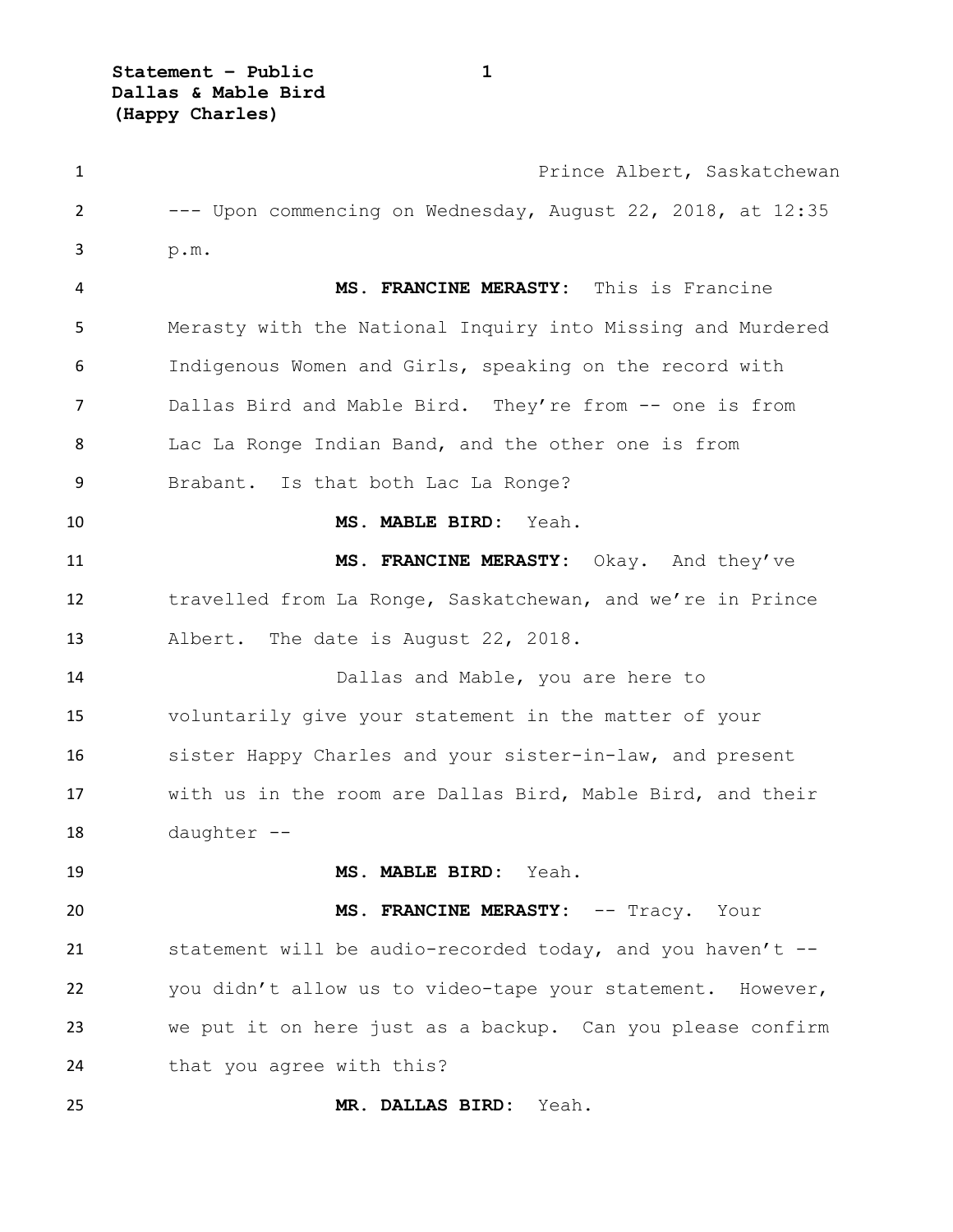**Statement – Public 2 Dallas & Mable Bird (Happy Charles)**

 **MS. FRANCINE MERASTY:** Okay. Dallas, what do you want to share with the National Inquiry regarding your sister? **MR. DALLAS BIRD:** I just want to share what 5 the investigation is, how I think the investigation is 6 going, and want to know more about, like, what the country is doing for my sister. **MS. FRANCINE MERASTY:** Okay. So first of all, do you want to talk a little bit about your sister, like, where she's from, her name, maybe things like that? **MR. DALLAS BIRD:** Yeah. She was -- I've known her since -- I stayed with my auntie when I was young, so I wasn't really with my sister the whole time when we were growing up. It wasn't until I was about 9 years old, that's when I moved in with my mom and stepfather, and my sister Happy was living there, but by then she was already kind of into drugs and alcohol. And 18 just kind of getting to know her, she was actually quite violent to me when we were growing up, used to hit me a lot and -- nothing too crazy, just like brother and sister banter, but, yeah, she was a little bit violent. But I think she was just a lost soul after my late grandfather -- or grandmother died. And, yeah, she was on a downward spiral from then on.

So she -- she started having kids there, and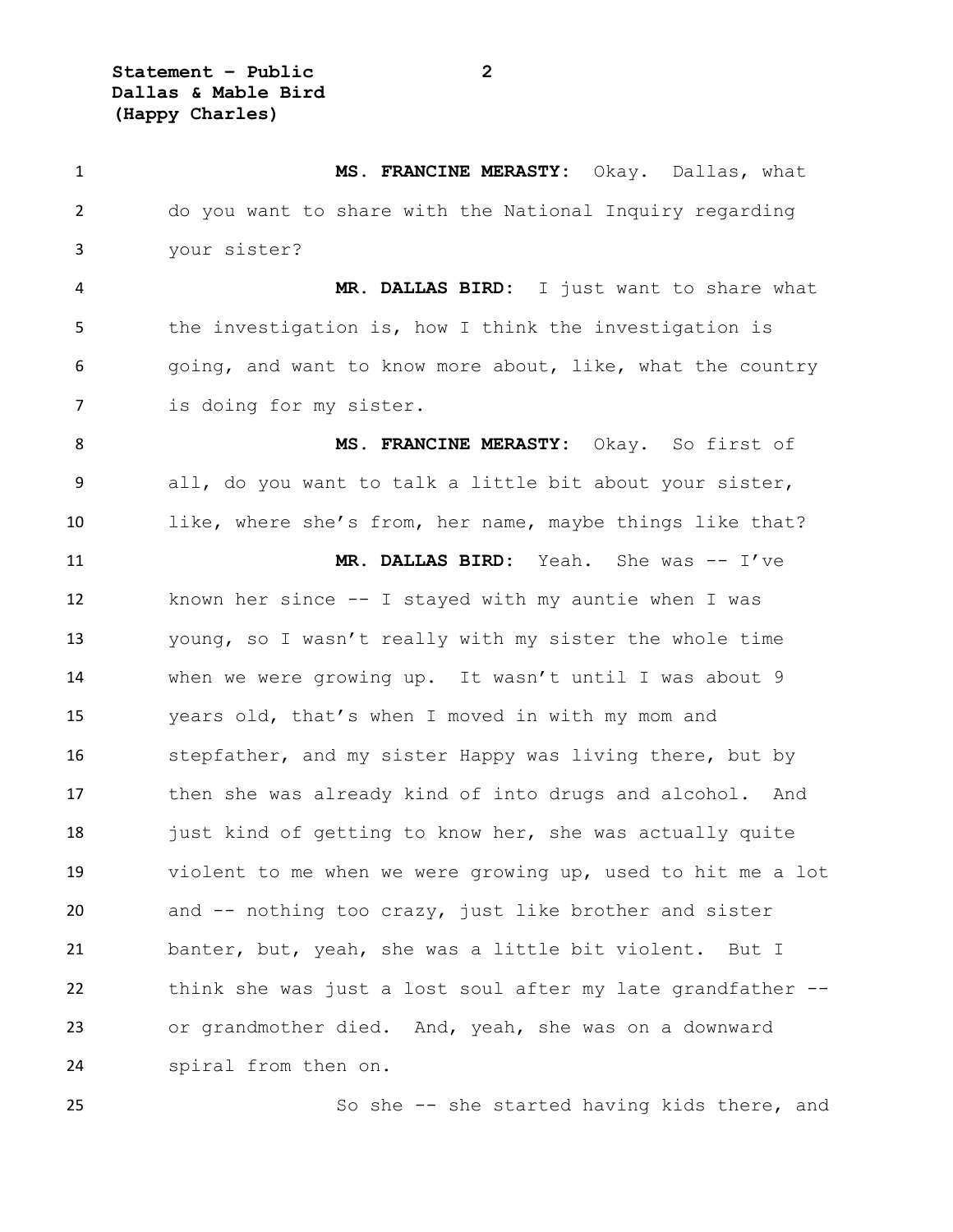**Statement – Public 3 Dallas & Mable Bird (Happy Charles)**

1 then her oldest one she had when I was -- well, I would have been 15 -- 13 years old at the time, when she had her oldest daughter. And then with her boyfriend at the time, they had their kids, and she lost one of them. Yeah, she 5 was just  $-$  just a baby, and  $I -$  I can't even remember if 6 she was quite a year old yet, but, yeah, she passed away in her sleep, and my sister found her in the morning, stiff in -- stiff in her little car seat. Yeah, then that's when -- about the same time she really started to turn her alcoholism more into drug use. Then she met somebody who was a very bad influence on her, even worse, and I think he took her into dark places where she wasn't before. And, yeah, and then she came to Prince Albert to meet him, and that night is the last known video-recording of Happy on tape outside of PACI. **MS. FRANCINE MERASTY:** So do you and Happy have the same parents? **MR. DALLAS BIRD:** No. She has a different father than me. I'm not sure who her father was. **MS. FRANCINE MERASTY:** Oh, okay. **MR. DALLAS BIRD:** Just the same mother. **MS. FRANCINE MERASTY:** Yeah. And how many kids does your mother have?

**MR. DALLAS BIRD:** Five.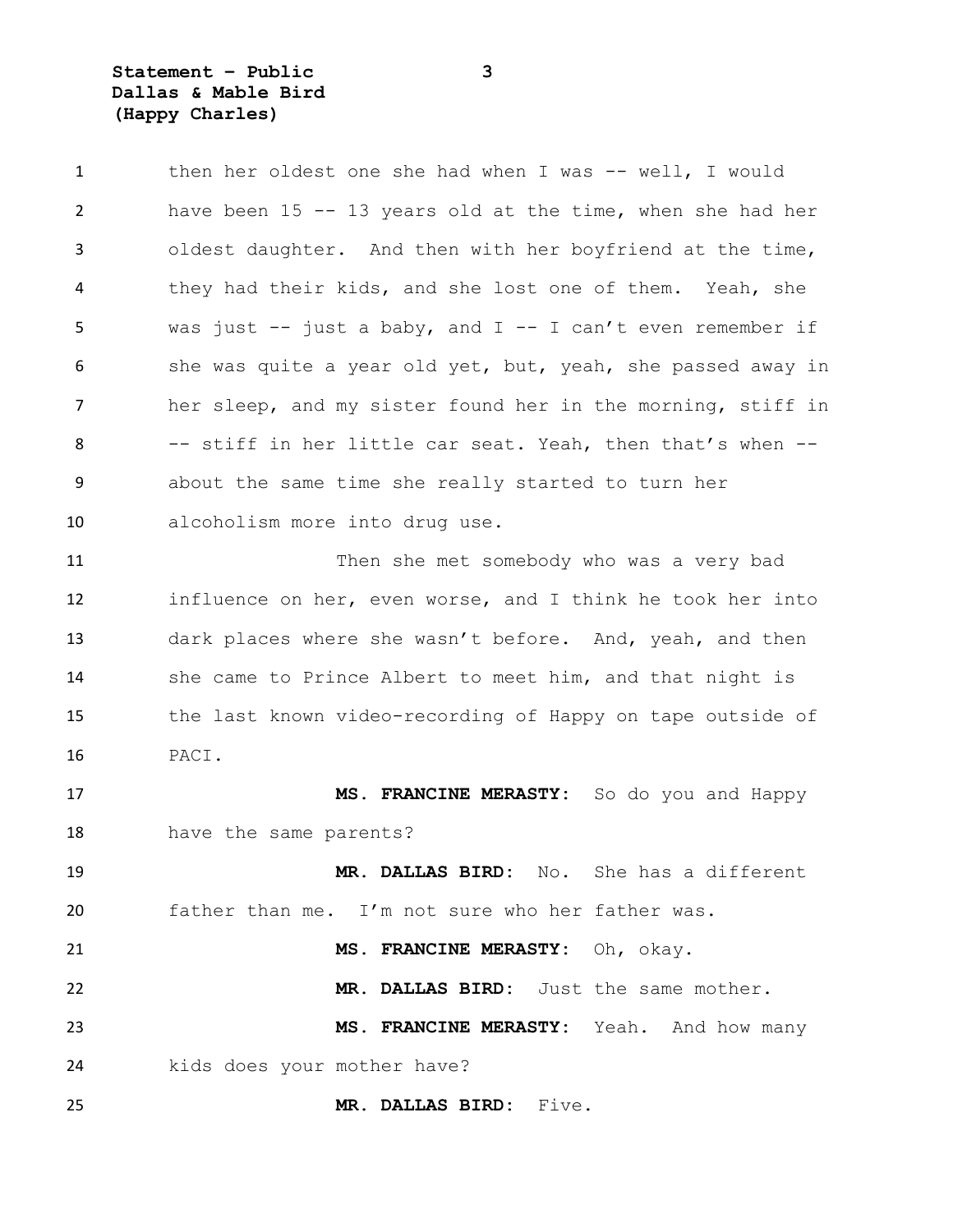**Statement – Public 4 Dallas & Mable Bird (Happy Charles)**

1 MS. FRANCINE MERASTY: Okay. **MR. DALLAS BIRD:** Five. And then she -- I believe she lost two -- **MS. FRANCINE MERASTY:** Yeah. **MR. DALLAS BIRD:** -- from my -- my biological father -- **MS. FRANCINE MERASTY:** Yeah. **MR. DALLAS BIRD:** -- before I was born. **MS. FRANCINE MERASTY:** Okay. And you -- you -- you were saying that she grew up somewhere else and you grew up somewhere else? **MR. DALLAS BIRD:** Yeah. I lived with my auntie and my late grandfather for most of my young life, and then she was raised by my mom and stepfather, but my mother and stepfather were into heavy alcohol use, so just getting me out of that environment, I just stayed -- stayed with my auntie and my late grandfather. **MS. FRANCINE MERASTY:** And you said that the death of your grandmother devastated your sister? **MR. DALLAS BIRD:** Yeah. I think I was -- I'm going to say about 4 years old when she passed away, but then the family noticed that that's about the same time that Happy started getting into drugs and alcohol was when she passed away. **MS. FRANCINE MERASTY:** And how old was she?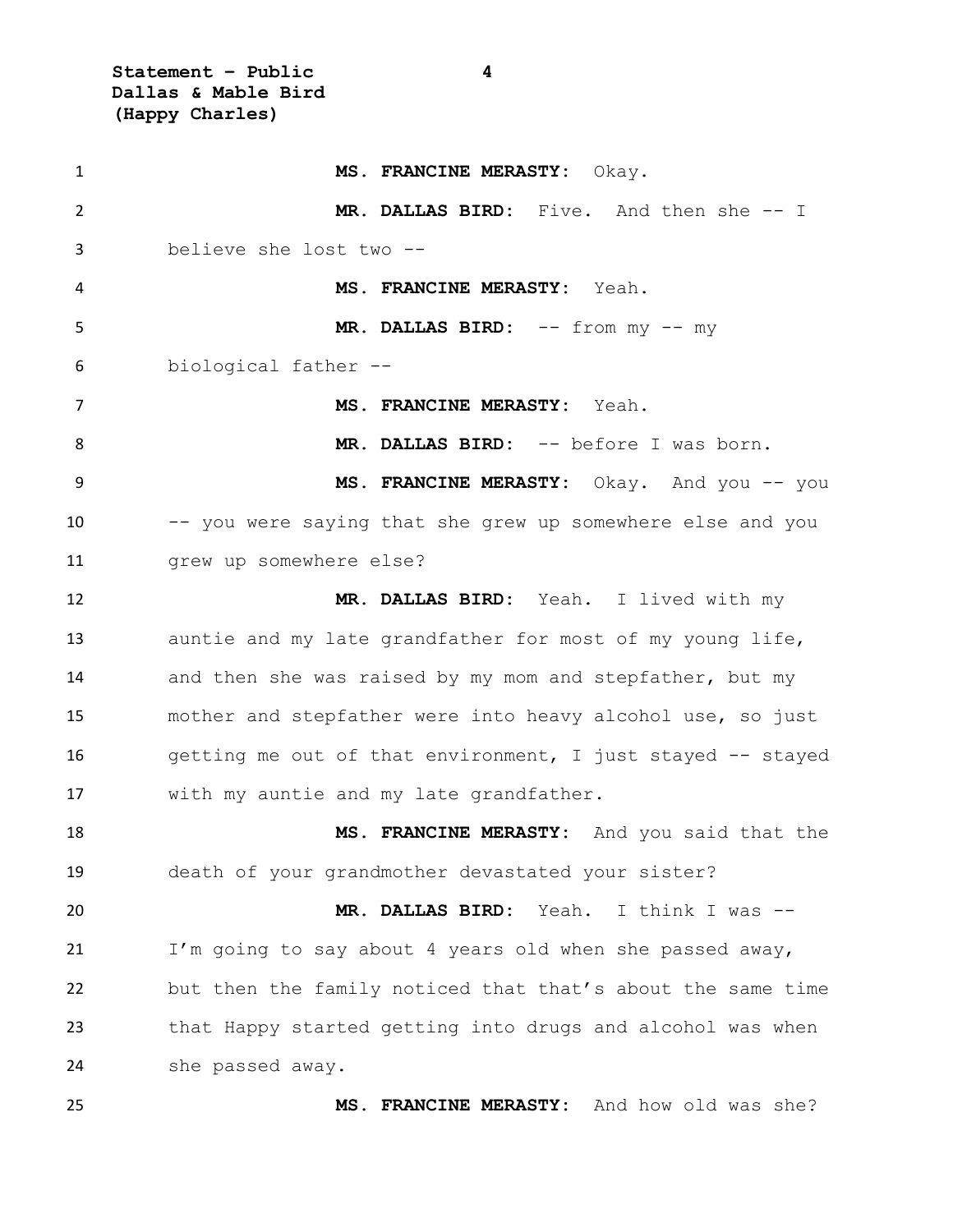**Statement – Public 5 Dallas & Mable Bird (Happy Charles)**

 **MR. DALLAS BIRD:** Oh, she would have been 10, 10 or 11? I think that's when her depression started, and then went to go see doctors and stuff, but I don't think she ever really got over that because she was very close with her. **MS. FRANCINE MERASTY:** Oh. So did your grandmother raise her at some point? 8 MR. DALLAS BIRD: No. They were just really 9 close. We were a tight-knit family when -- when I was young. I remember seeing lots of pictures of us living at my late grandfather's house -- **MS. FRANCINE MERASTY:** M'hm. **MR. DALLAS BIRD:** -- late grandmother's house. And that's just where all the family kind of 15 hoarded together and visited and  $-$ - yeah, and she was really close with her. It wasn't until my mother met my 17 stepfather that she actually strayed away from the house, 18 and I think that's when I stayed behind and I stayed with my late grandfather, where Happy went with my mom and went 20 to go live with them. **MS. FRANCINE MERASTY:** And how many kids does your mom have with your stepfather? **MR. DALLAS BIRD:** Three. **MS. FRANCINE MERASTY:** Okay. So there is you and Happy, and then she went --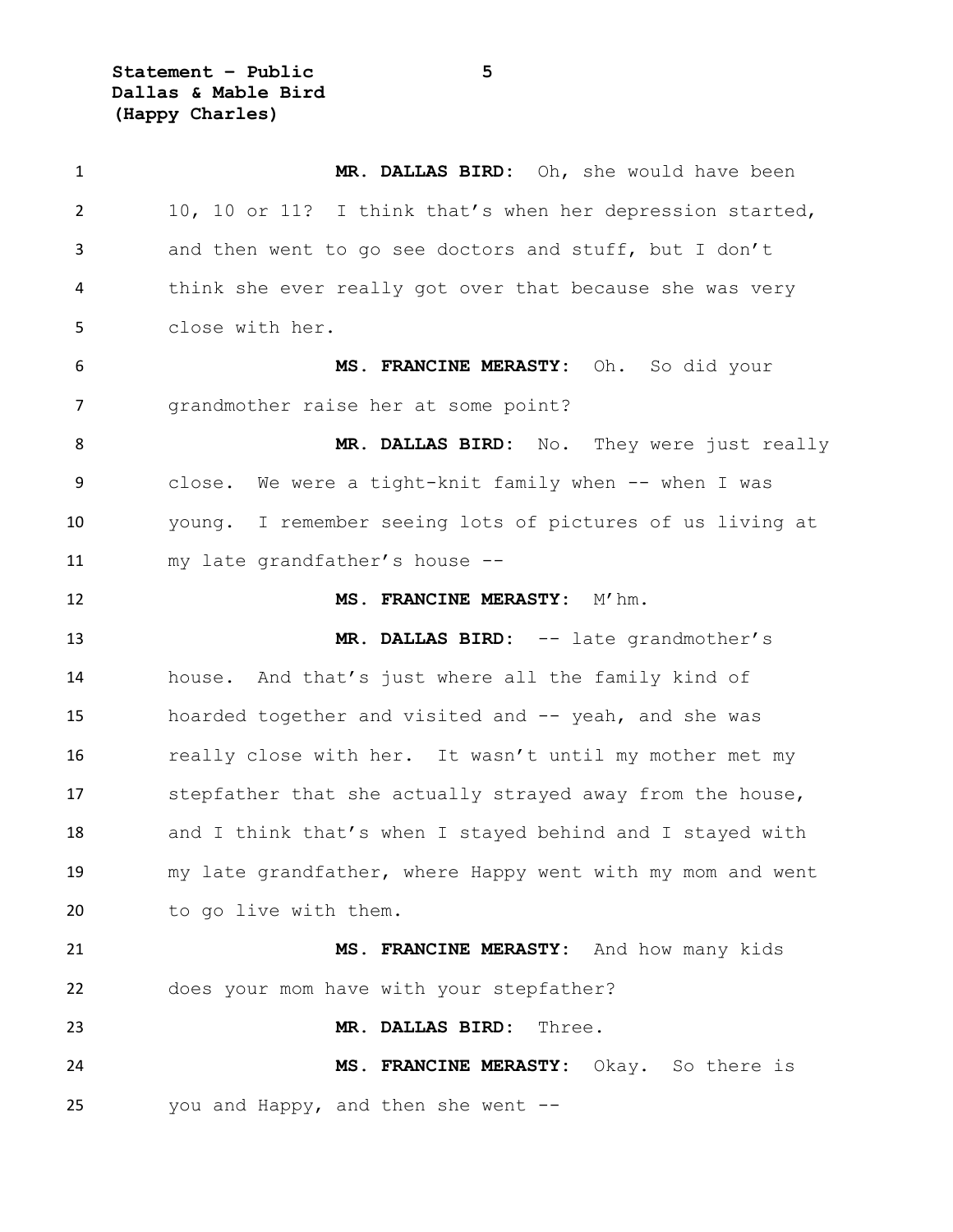**Statement – Public 6 Dallas & Mable Bird (Happy Charles)**

| $\mathbf{1}$   | MR. DALLAS BIRD: Three younger brothers.                  |
|----------------|-----------------------------------------------------------|
| $\overline{2}$ | MS. FRANCINE MERASTY: Okay. I see. And so                 |
| 3              | it was very -- growing up, you were kind of, like, not    |
| 4              | really living with your mother?                           |
| 5              | MR. DALLAS BIRD: M'hm.                                    |
| 6              | MS. FRANCINE MERASTY: Did you ever live                   |
| 7              | with her?                                                 |
| 8              | MR. DALLAS BIRD: Yeah. Once I turned 9 or                 |
| 9              | 10 years old, I believe it was, I moved back in with her  |
| 10             | and my stepfather.                                        |
| 11             | MS. FRANCINE MERASTY: Okay.                               |
| 12             | MR. DALLAS BIRD: And then --                              |
| 13             | MS. FRANCINE MERASTY: And how did that go?                |
| 14             | MR. DALLAS BIRD: It wasn't too bad. I                     |
| 15             | stayed -- yeah, I stayed with them pretty much all the    |
| 16             | time. It just started over -- with me sleeping over with  |
| 17             | my brothers just because I wanted to hang out with my     |
| 18             | brothers, and then eventually I slowly integrated myself  |
| 19             | into them, and then I started living there.               |
| 20             | MS. FRANCINE MERASTY: And what about -- are               |
| 21             | they still drinking or --                                 |
| 22             | MR. DALLAS BIRD: Oh, no. After we had --                  |
| 23             | we moved from one part of town to the other, and when we  |
| 24             | moved over there, my stepfather got a job somewhere up    |
| 25             | north, and they were still drinking at the time before he |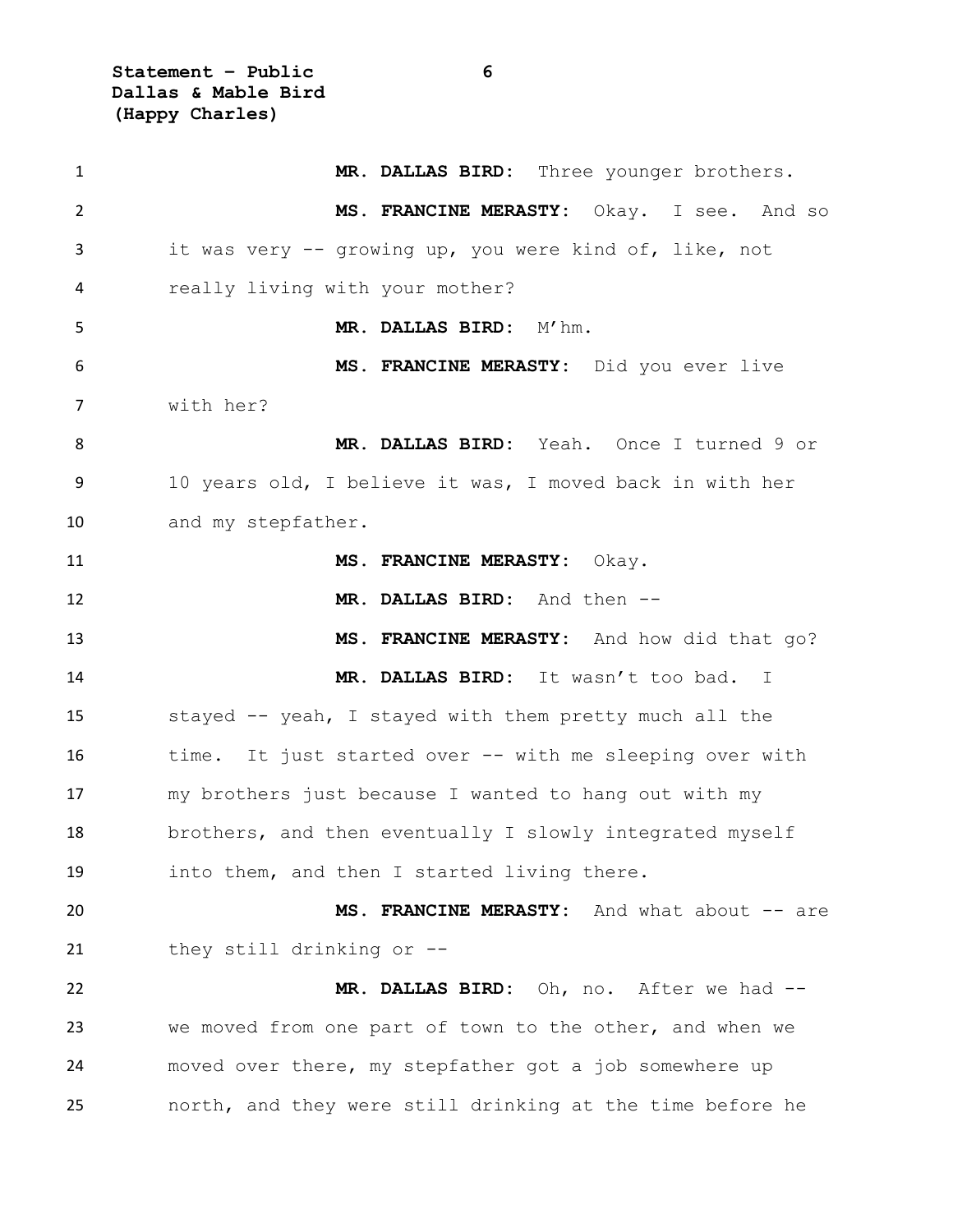**Statement – Public 7 Dallas & Mable Bird (Happy Charles)**

| $\mathbf{1}$ | went up north. And then when he got back, my mom just got   |
|--------------|-------------------------------------------------------------|
| 2            | off, like, a bender of partying and we -- after that, we    |
| 3            | were like -- we had to find a different place to live.      |
| 4            | Rent wasn't being paid. I was looking after my brothers,    |
| 5            | keeping them from the partiers, and, yeah, we just slowly   |
| 6            | -- slowly moved to -- to the reservation after that.        |
| 7            | That's where I was living, around town, in townhouses, but  |
| 8            | then we moved to the reserve.                               |
| 9            | And Happy was already living off of reserve                 |
| 10           | too. So she was, like, living in trailers with her          |
| 11           | boyfriend. She -- she lived in Prince Albert for a while    |
| 12           | as well.                                                    |
| 13           | MS. FRANCINE MERASTY: M'hm. And do you                      |
| 14           | know your mom's background? Like, did she go to residential |
| 15           | school or anything like that?                               |
| 16           | MR. DALLAS BIRD: Didn't go to no                            |
| 17           | residential school. My late grandfather did though.         |
| 18           | MS. FRANCINE MERASTY: Oh, okay. Well,                       |
| 19           | where did he go?                                            |
| 20           | MR. DALLAS BIRD: I think it was just in La                  |
| 21           | Ronge there, just $-$ just at the $-$ at the residential    |
| 22           | school that was there.                                      |
| 23           | MS. FRANCINE MERASTY: Oh, okay.                             |
| 24           | MR. DALLAS BIRD: Because I remember him                     |
| 25           | telling me stories about them burning down the first one,   |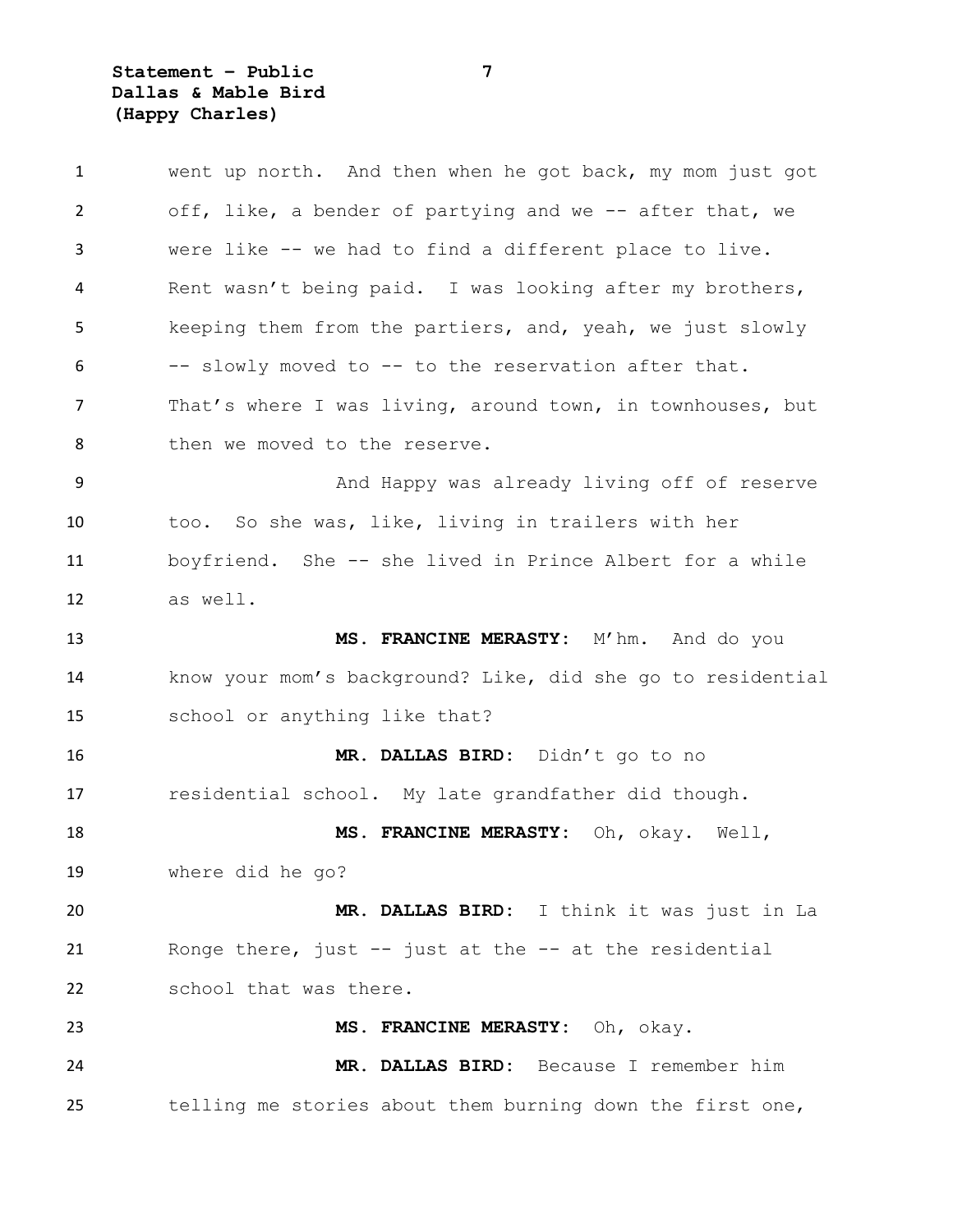**Statement – Public 8 Dallas & Mable Bird (Happy Charles)**

| 1  | and then they thought they were free, but they built a more |
|----|-------------------------------------------------------------|
| 2  | secure one, and it was even worse after that for him.       |
| 3  | MS. FRANCINE MERASTY: Oh. So how long did                   |
| 4  | he go to the schools?                                       |
| 5  | MR. DALLAS BIRD: I think he was in there                    |
| 6  | for, like, 13, 14 years.                                    |
| 7  | MS. FRANCINE MERASTY: Okay. That's a long                   |
| 8  | time.                                                       |
| 9  | MR. DALLAS BIRD: Yeah. His late brother                     |
| 10 | died in there. Yeah, it's just -- he told me some stories   |
| 11 | about it, never really got in depth with me about it        |
| 12 | because I was still young when I was living with him.       |
| 13 | MS. FRANCINE MERASTY: Yeah. And your                        |
| 14 | grandfather, he's still alive?                              |
| 15 | MS. MABLE BIRD: No. He passed away.                         |
| 16 | MS. FRANCINE MERASTY: Okay. I see. So                       |
| 17 | your mom grew up in La Ronge?                               |
| 18 | MR. DALLAS BIRD: Yeah.                                      |
| 19 | MS. FRANCINE MERASTY: So can you tell me                    |
| 20 | more about your sister's, like, last days, I quess? When's  |
| 21 | the last time you guys seen her? Like, what she was doing   |
| 22 | and $--$                                                    |
| 23 | MR. DALLAS BIRD: The last time -- the last                  |
| 24 | time I physically seen her, she was in Prince Albert here.  |
| 25 | She was still, like, kind of drunk. I'm not sure if she     |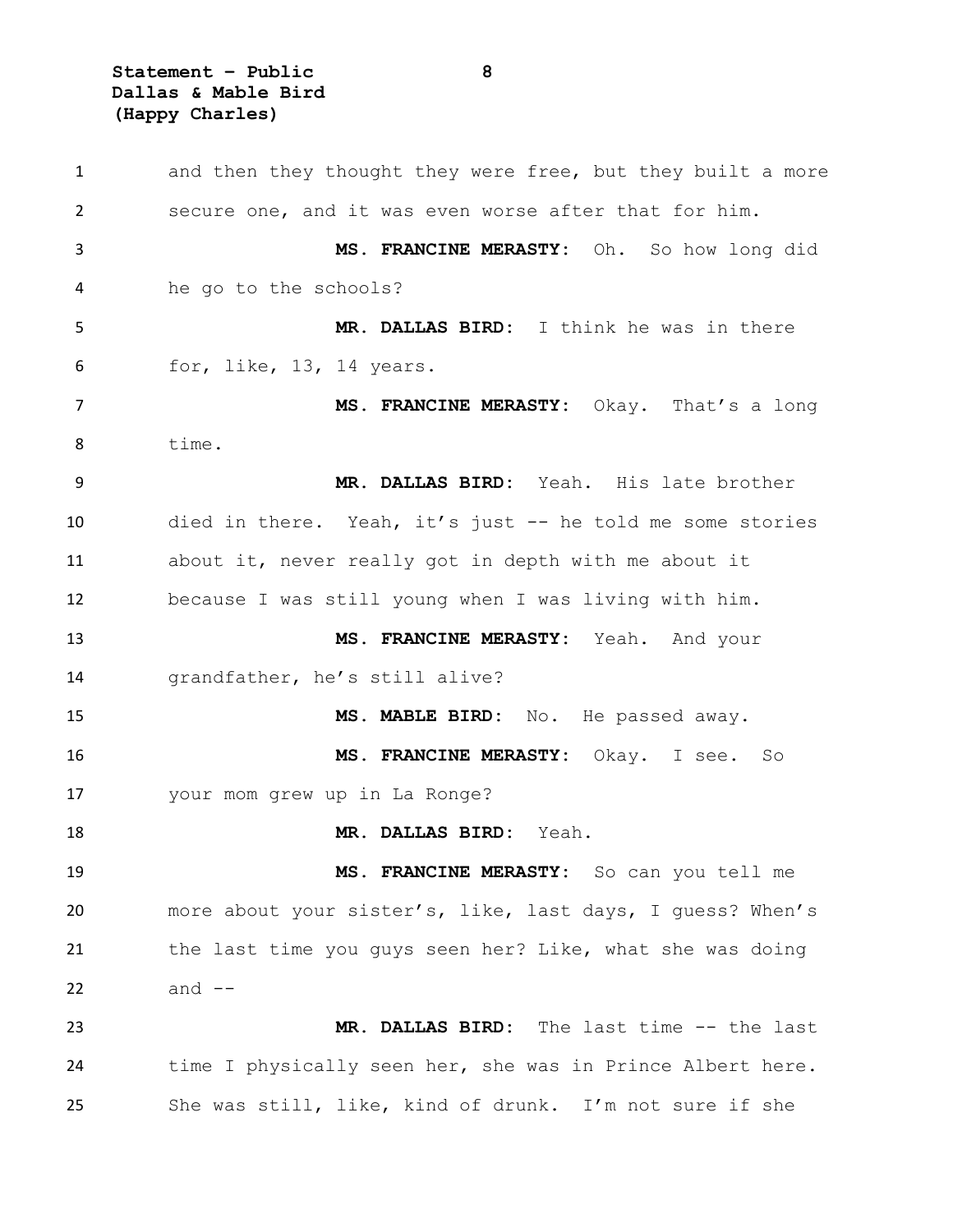**Statement – Public 9 Dallas & Mable Bird (Happy Charles)**

 was drunk or drugged up, but she -- she'd always approach me whenever she seen me, come say hi, give her a hug. But she'd always ask me for money, but I always refused to give her money -- **MS. FRANCINE MERASTY:** M'hm. **MR. DALLAS BIRD:** -- because I thought she'd 7 just, like, shoot it up. If she asked for smokes and stuff like that, I'd gladly give her cigarettes, even food. If I had some food, I'd give her food, but I would never actually give her any money or anything that she could sell because I told her I wasn't going to contribute to her killing herself. **MS. FRANCINE MERASTY:** Yeah. And how many days before she went missing was -- **MR. DALLAS BIRD:** Oh, this was like a few months at least. **MS. FRANCINE MERASTY:** So that's the last time you seen her? **MR. DALLAS BIRD:** Yeah -- **MS. FRANCINE MERASTY:** Yeah. **MR. DALLAS BIRD:** -- physically seen her. **MS. FRANCINE MERASTY:** Yeah. **MR. DALLAS BIRD:** But then the last time I seen her was the video that the police shared online -- **MS. FRANCINE MERASTY:** Yeah.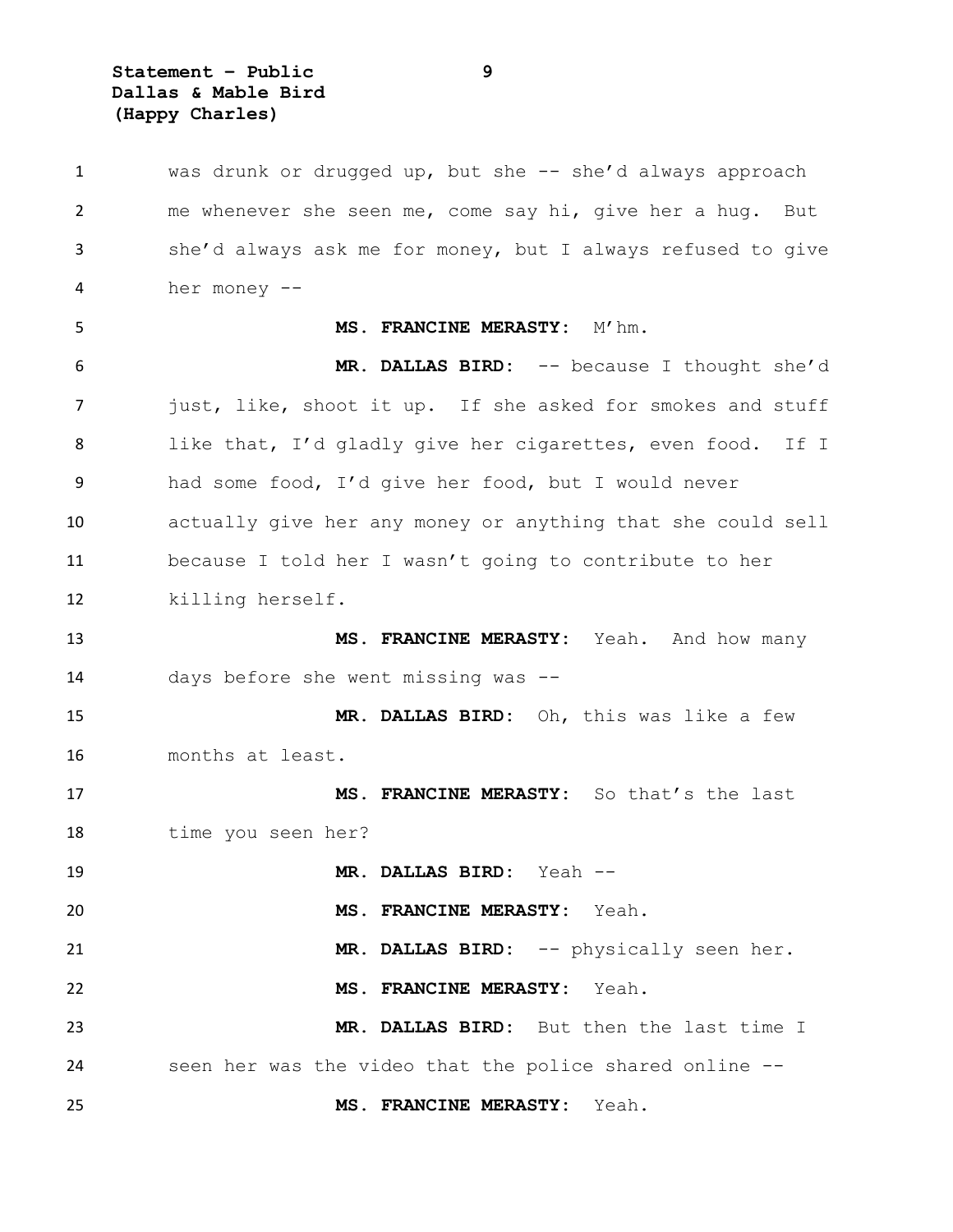**Statement – Public 10 Dallas & Mable Bird (Happy Charles)**

 **MR. DALLAS BIRD:** -- plus the -- I went to the police station to go look at the video too, but to me it looked edited. It looked like they were hiding something from us. **MS. FRANCINE MERASTY:** So tell me about that. **MR. DALLAS BIRD:** Me, my uncle, my mother, and stepfather went there because we were on the search that one day. We had, like -- somebody had a vision of Happy being buried at -- in a remote location on a -- outside of a graveyard -- **MS. FRANCINE MERASTY:** M'hm. **MR. DALLAS BIRD:** -- so we went out to go check out some places north of the city but came up with nothing. But then they wanted to -- they wanted to share some information about the video with us, so we went to the police station. They showed us the aerial footage of them doing the helicopter scan all around the city -- **MS. FRANCINE MERASTY:** M'hm. **MR. DALLAS BIRD:** -- and showing us that 21 they scoured it, and they couldn't find any evidence. They showed us the video outside of PACI, P-A-C-I -- **MS. FRANCINE MERASTY:** Yeah. **MR. DALLAS BIRD:** -- and Happy was, like, digging in a garbage can --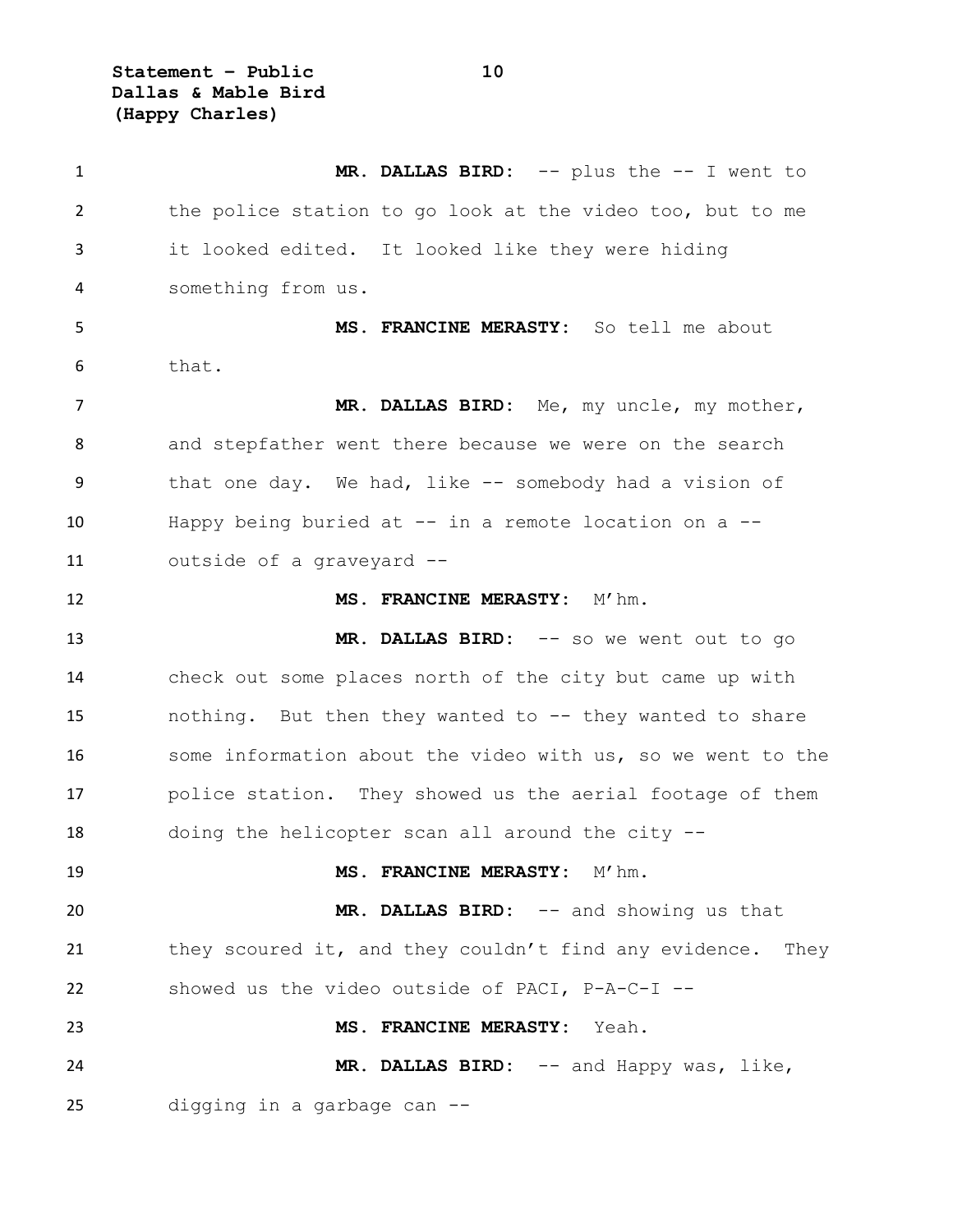**Statement – Public 11 Dallas & Mable Bird (Happy Charles)**

 **MS. FRANCINE MERASTY:** Yeah. **MR. DALLAS BIRD:** -- and -- but if you look at the footage, it looks like there's a cat walking on the screen, and then all of a sudden that cat vanishes -- **MS. FRANCINE MERASTY:** M'hm. **MR. DALLAS BIRD:** -- and then the cat was nowhere to be seen, and then Happy pops out of nowhere. She goes and digs in the garbage can, looks in there. It looks like she found something, went to go hide behind the corner. She did something there and then she snuck out, and the video was her walking into a field. And when I asked the cops, like, "So where's the other video; there's another one pointing this way because I've been there," and they said, "No other video exists," and I was like, "But there's one pointing straight to Kinsmen Park," they're like, "No, no, it never recorded; no, it doesn't -- doesn't exist." And then hear later -- found out that they do have other video that they didn't share with us at all too. That was Happy's last video that I know of, that I seen her -- **MS. FRANCINE MERASTY:** M'hm. **MR. DALLAS BIRD:** -- but she didn't look drunk or drugged up at all. In the video, she looked pretty sober, and it looked like she was just on a search for something. **MS. FRANCINE MERASTY:** Yeah.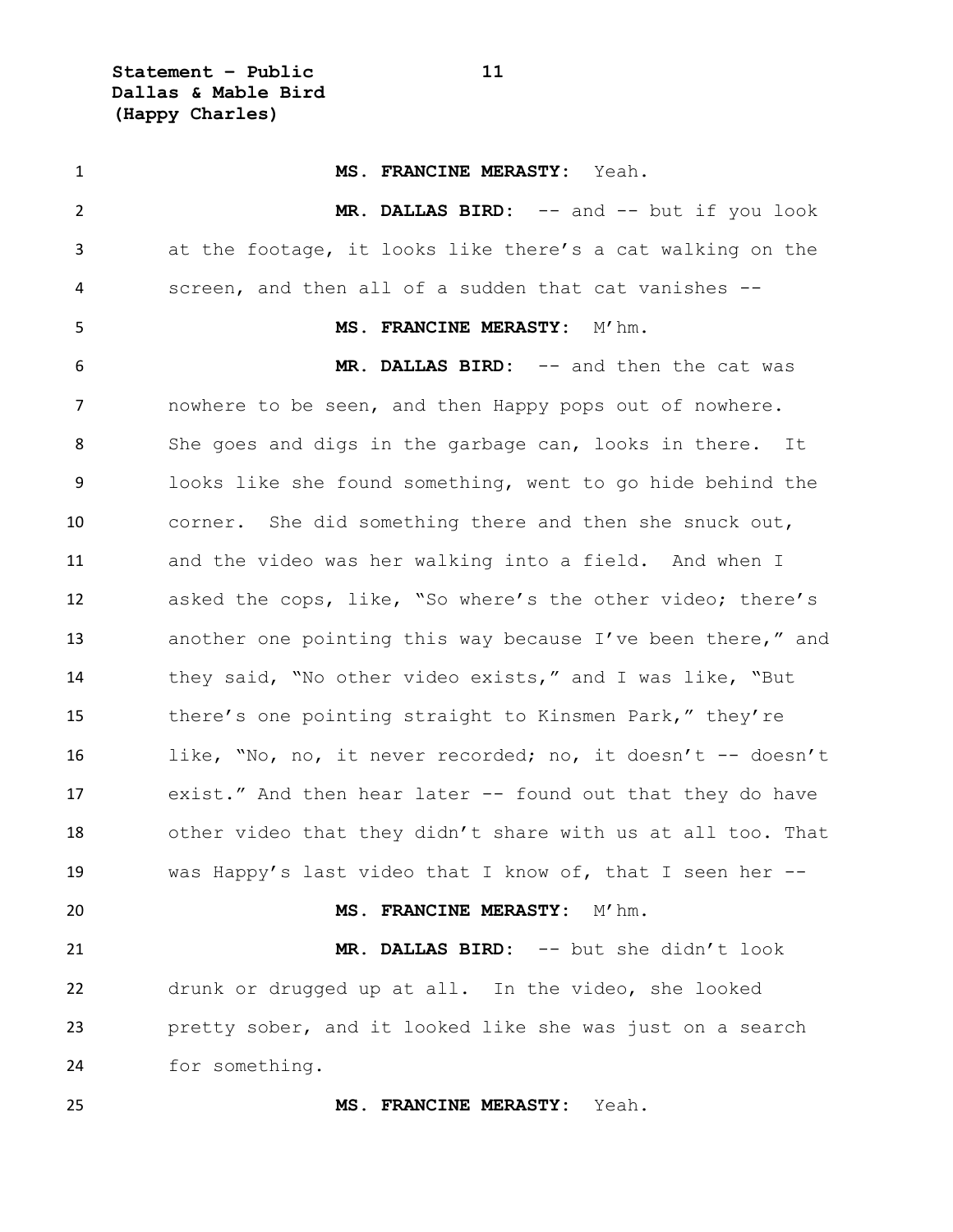**Statement – Public 12 Dallas & Mable Bird (Happy Charles)**

 **MR. DALLAS BIRD:** But she came to the city to come see her so-called boyfriend, and then, like, he ditched her over at YWCA, and then apparently there was some video of him at Tim Hortons around the time, and I'm not even sure what's going on there. **MS. FRANCINE MERASTY:** Oh. So what -- what have -- what has the police done in regards to this 8 investigation? Like, who's -- who's the head of this investigation? **MR. DALLAS BIRD:** I'm not sure. I know [Liaison Officer] has some influence on it a little bit, but he's more into the healing side of it for the -- for these people with missing people. **MS. FRANCINE MERASTY:** Okay. He's the liaison, that kind of thing. **MR. DALLAS BIRD:** Yeah. Yeah, the liaison. **MS. FRANCINE MERASTY:** I see. And did you guys talk to him? **MR. DALLAS BIRD:** I've met with him a couple times, nothing too in depth, just a meet-and-greet kind of thing. **MS. FRANCINE MERASTY:** Yeah. And what about your family? What -- what efforts have they taken over the search for your sister? **MR. DALLAS BIRD:** Oh, lots of -- lots of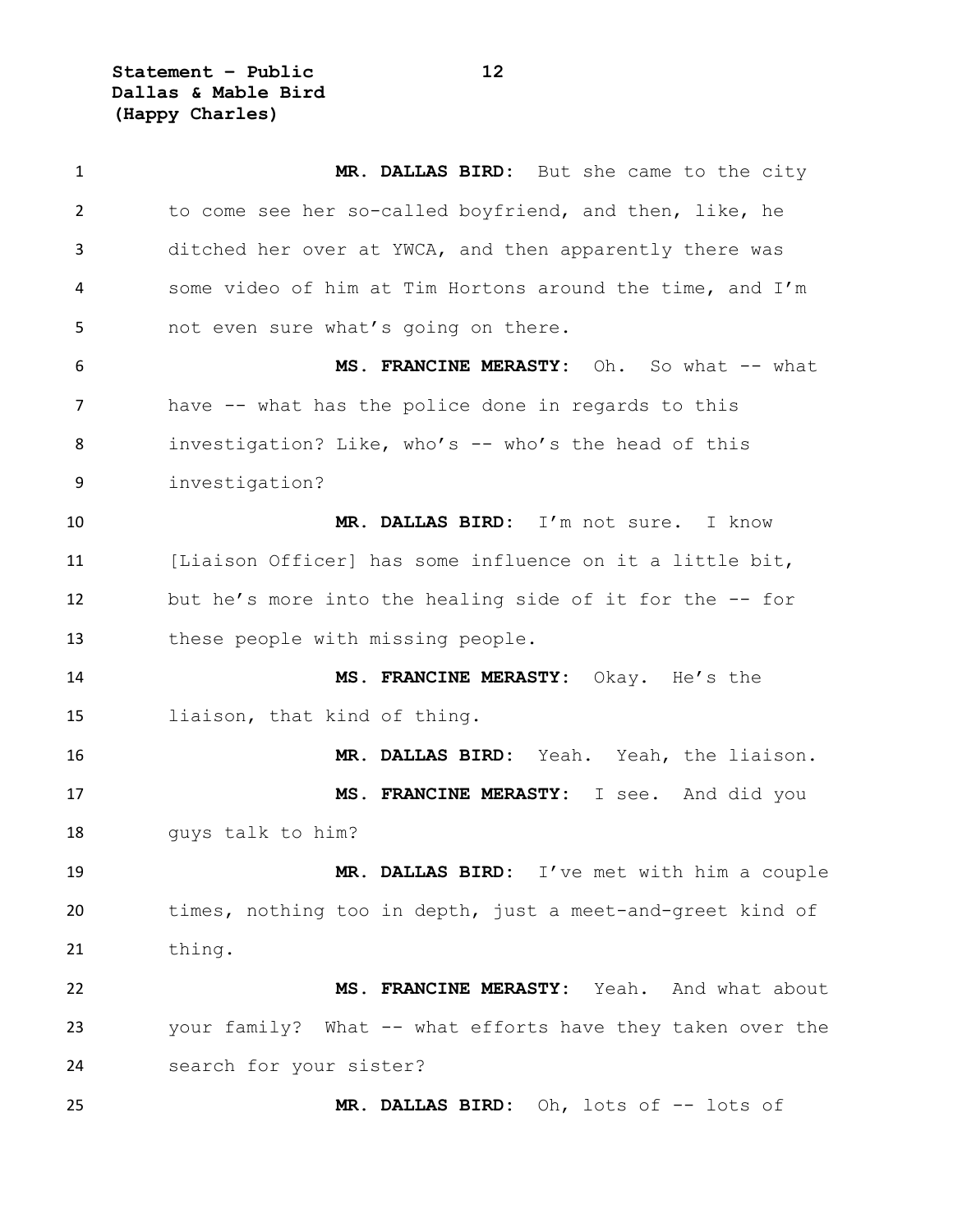**Statement – Public 13 Dallas & Mable Bird (Happy Charles)**

 searching, like, personal searching. **MS. FRANCINE MERASTY:** Yeah. **MR. DALLAS BIRD:** We noticed that a lot of the time too -- like, with our search, they were, like, "Yeah, just keep going out and searching for her; yeah, don't stop, just go look for her." Where I noticed other searches have been, "Yeah, here's a bunch of resources; the cops will come help you search; we'll give you the Buckland Fire Department, and we'll go search." But none of that was offered to my family. **MS. FRANCINE MERASTY:** M'hm. **MR. DALLAS BIRD:** It was just offered to other families. **MS. FRANCINE MERASTY:** Yeah. So why do you think that is? **MR. DALLAS BIRD:** I'm not sure. Biased, racism. **MS. FRANCINE MERASTY:** Yeah. **MS. MABLE BIRD:** And I think it also has to do with her drug addiction. **MS. FRANCINE MERASTY:** M'hm. **MS. MABLE BIRD:** Like, they look at her, like, just another drunk, kind of thing -- **MS. FRANCINE MERASTY:** Yeah. **MS. MABLE BIRD:** -- and that's how I feel.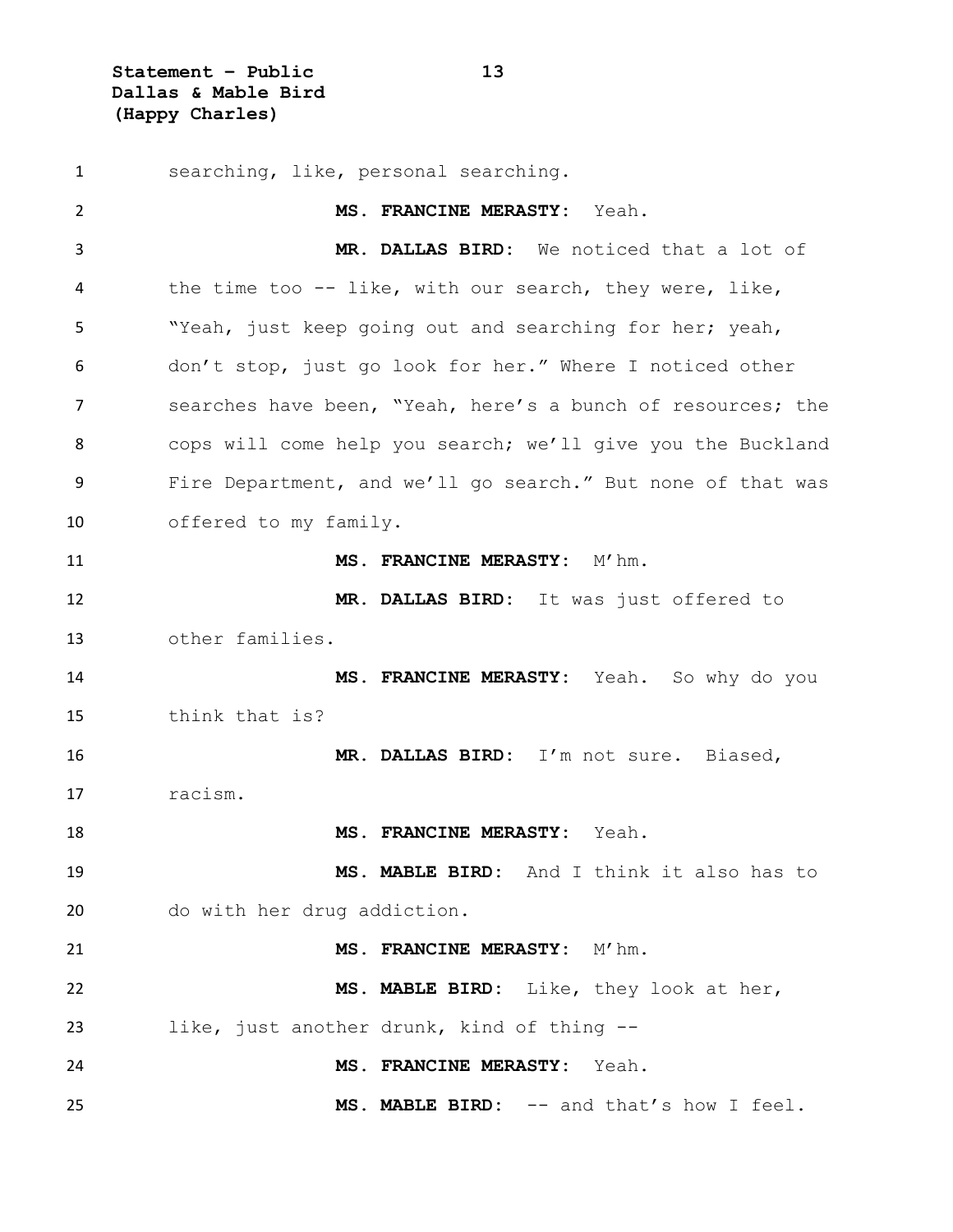**Statement – Public 14 Dallas & Mable Bird (Happy Charles)**

 **MS. FRANCINE MERASTY:** Okay. **MS. MABLE BIRD:** That's why they're not taking it serious. **MS. FRANCINE MERASTY:** Yeah. So that was Mable speaking there, so I have to identify you for the camera on there. 7 MS. MABLE BIRD: M'hm. **MS. FRANCINE MERASTY:** Okay. So how long has she been missing? Like, what day did she go missing? **MR. DALLAS BIRD:** Was it April 3rd? **MS. MABLE BIRD:** April 3rd. **MR. DALLAS BIRD:** Yeah, April 3rd was the date. That was the last known video of her, but the last time she was seen by any of her family was April 1st, I believe it was. I was up in La Ronge. **MS. FRANCINE MERASTY:** Oh, okay. **MR. DALLAS BIRD:** Because then she got her 18 cheque sent over here, and that's what she came to get, was cash some cheque and renew her bank cards or open a bank account, she said. **MS. FRANCINE MERASTY:** Oh, okay. **MR. DALLAS BIRD:** But I don't know how far that one goes because she has told a lot of, like, different stories. Didn't want us to know that she was going to -- to [Boyfriend], her boyfriend.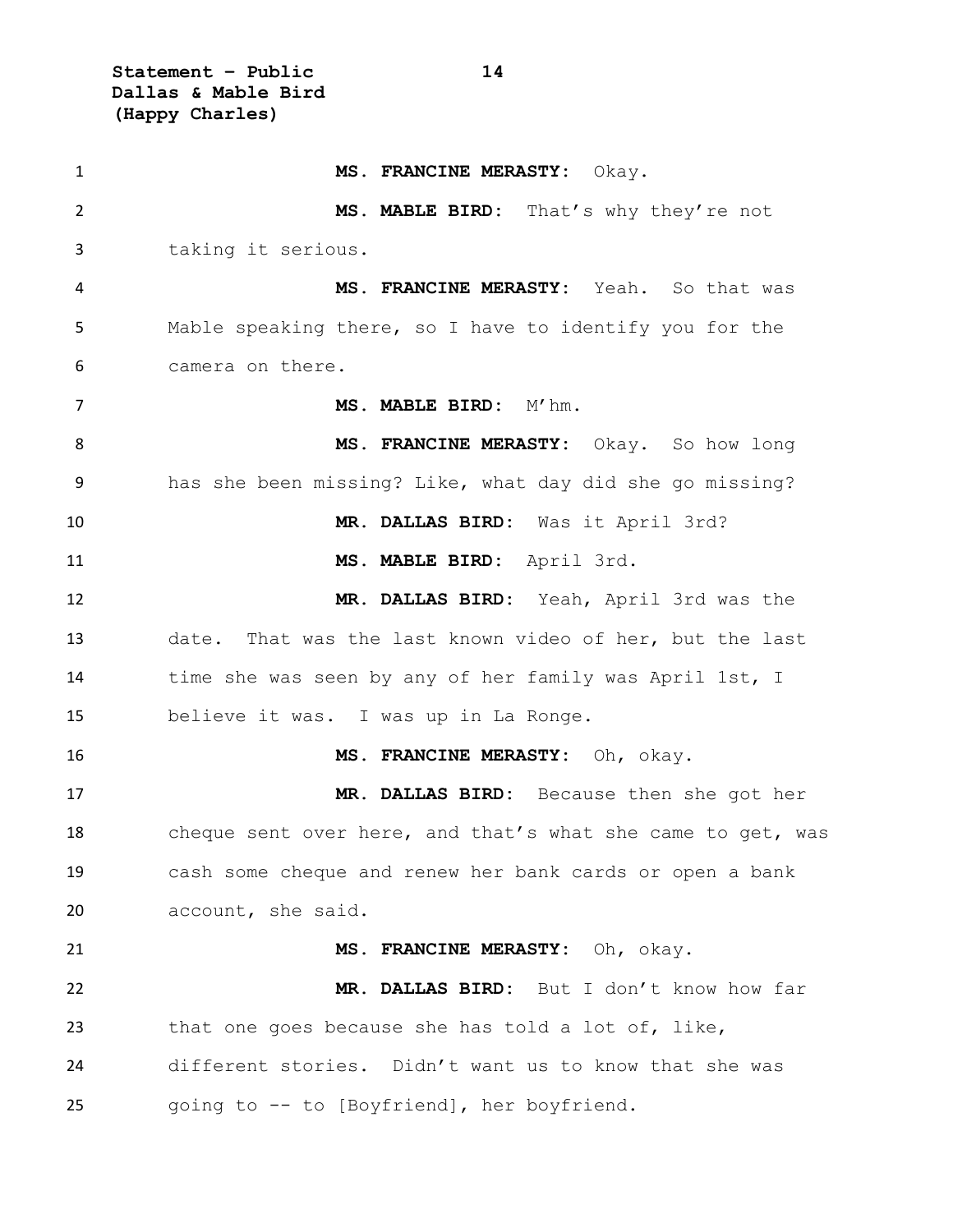**Statement – Public 15 Dallas & Mable Bird (Happy Charles)**

| $\mathbf{1}$ | MS. FRANCINE MERASTY: M'hm. What's her                     |
|--------------|------------------------------------------------------------|
| 2            | boyfriend's name?                                          |
| 3            | MR. DALLAS BIRD: [Boyfriend].                              |
| 4            | MS. FRANCINE MERASTY: Okay. So who                         |
| 5            | reported her missing?                                      |
| 6            | MR. DALLAS BIRD: I believe it was my mom.                  |
| 7            | Regina reported her missing in -- I think it was a couple  |
| 8            | days after the 2nd. She messaged me up right away and was  |
| 9            | like, "Hey, can you go search the city for your sister?    |
| 10           | Have you seen her around?" And I was like, "No." I didn't  |
| 11           | really think anything of it. Because she's been missing    |
| 12           | for -- a couple times before, like, for a few days before  |
| 13           | we took any notice, but she's always showed up. She's      |
| 14           | always contacted us, like, always contacted one of us.     |
| 15           | MS. FRANCINE MERASTY: Yeah.                                |
| 16           | MR. DALLAS BIRD: And I've always bumped                    |
| 17           | into her in the city too so $-$ -                          |
| 18           | MS. FRANCINE MERASTY: Right.                               |
| 19           | MR. DALLAS BIRD: But, yeah, then they                      |
| 20           | started scouring the streets. We made missing poster       |
| 21           | signs, went all over, talked to a bunch of people. A bunch |
| 22           | of wild goose chases around there though, like, nothing    |
| 23           | that had any concrete -- concreteness to it.               |
| 24           | And then their searches were -- in my                      |
| 25           | opinion, I don't think they were very organized. They were |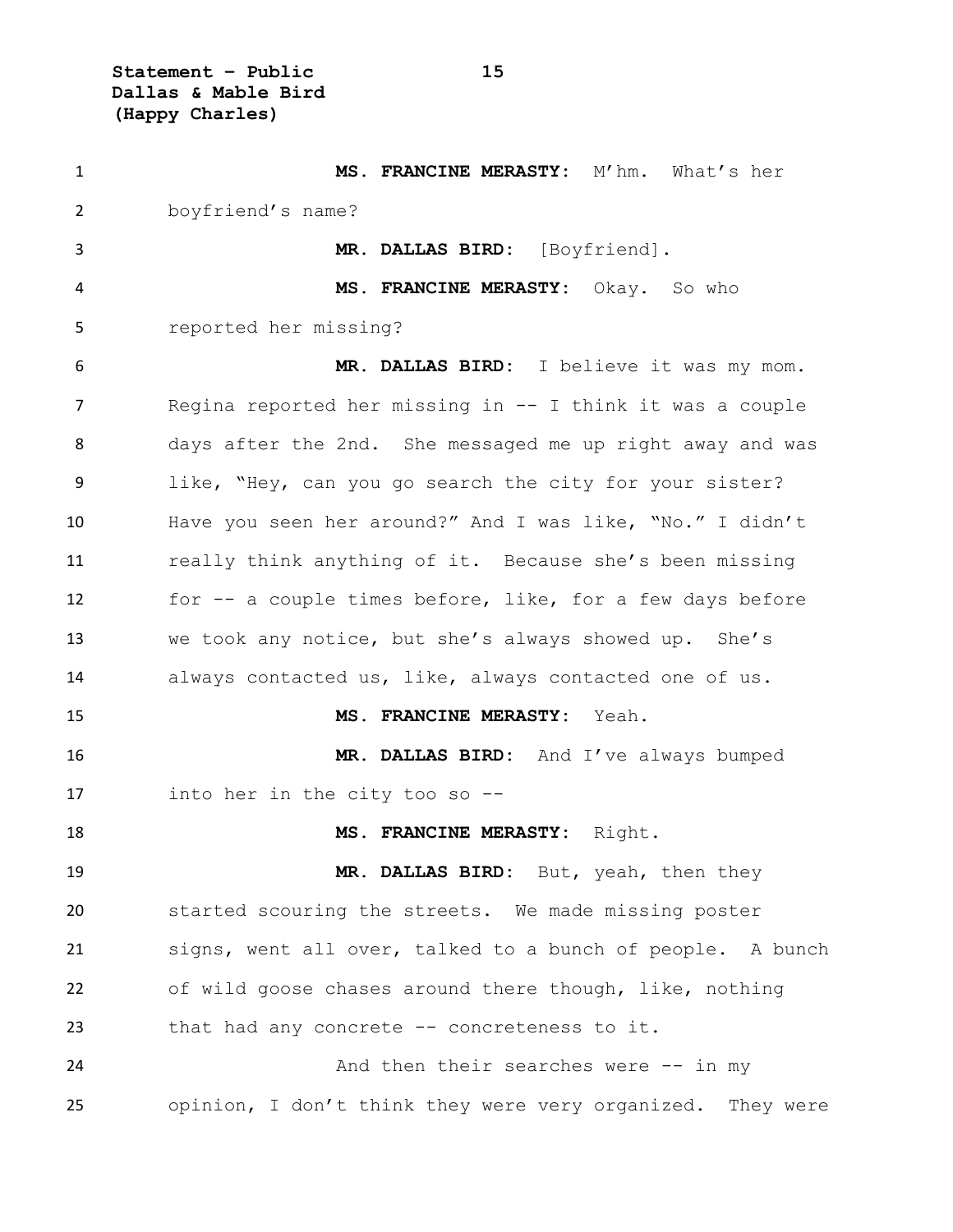**Statement – Public 16 Dallas & Mable Bird (Happy Charles)**

 very scattered and all about -- just going by people's dreams and what they -- what they've seen in visions and -- **MS. FRANCINE MERASTY:** Yeah. **MR. DALLAS BIRD:** -- there was never any 'A' and 'B' method to their -- to their search. They never followed a strict little thing. It was like, "Hey, let's search over here, let's search over here." And it was just kind of a needle-in-the-haystack search, no thorough search. **MS. FRANCINE MERASTY:** So who are these people with visions? **MR. DALLAS BIRD:** I'm not even sure. Medicine men. I know they talked to some psychics. **MS. FRANCINE MERASTY:** So they're really concerned about your sister. **MR. DALLAS BIRD:** M'hm. **MS. FRANCINE MERASTY:** Yeah. **MR. DALLAS BIRD:** Yeah, because my mom never, like, believed in any of the psychic stuff, and then that's when they started searching, talking with them. **MS. FRANCINE MERASTY:** Yeah. **MR. DALLAS BIRD:** But then hearing the way 23 that they were talking to the psychics, it's just -- they were giving the psychic all the ammo to tell them what they wanted to hear. The visions of the medicine -- medicine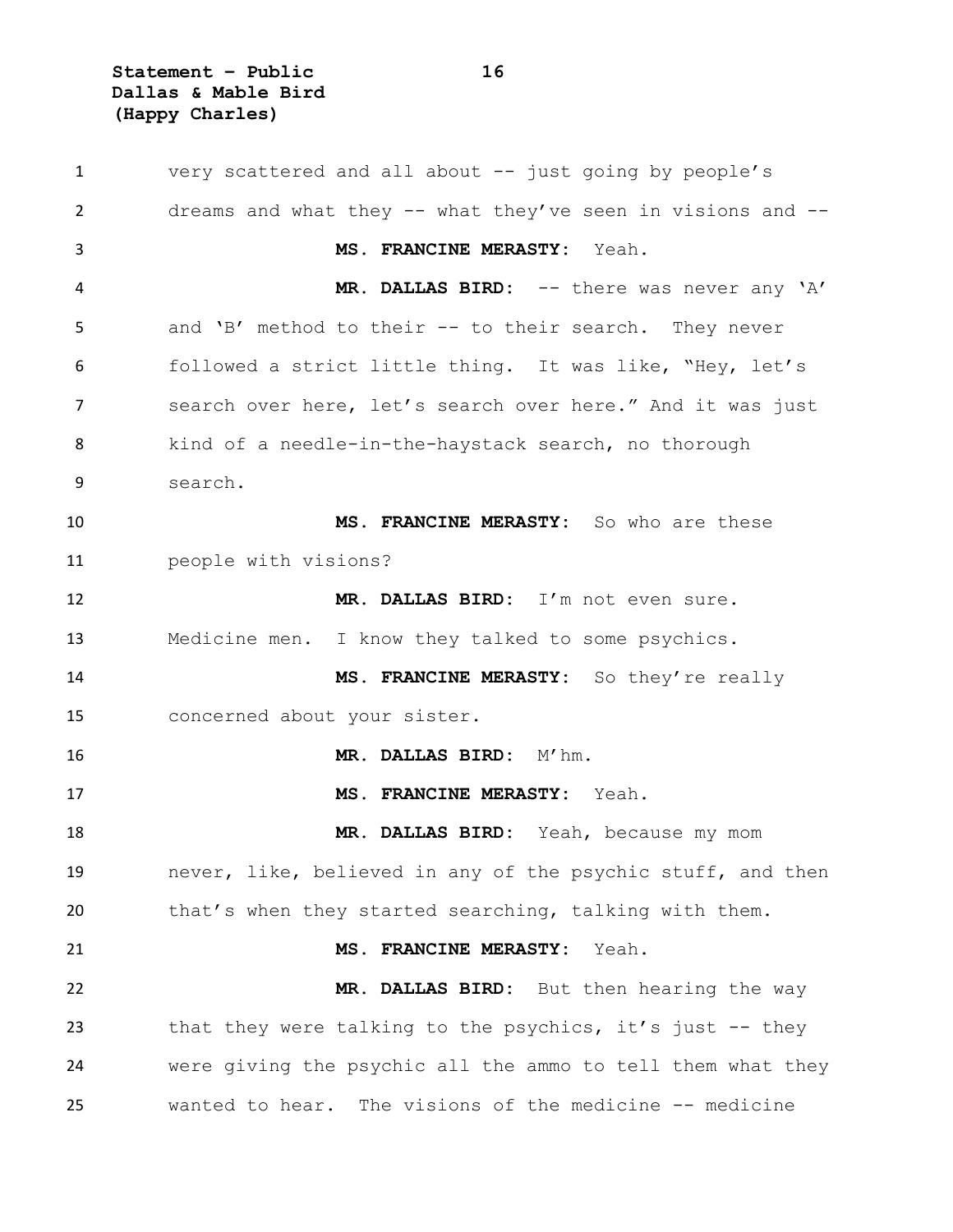**Statement – Public 17 Dallas & Mable Bird (Happy Charles)**

 men and stuff like that, that's a different story, but psychics I just think are -- I don't think psychics are real. **MS. FRANCINE MERASTY:** Can you tell us a little bit more about your sister? Like, I know she abused drugs and she drank alcohol and she started -- she had depression since she was 11, and she started, you know, using. **MR. DALLAS BIRD:** M'hm. **MS. FRANCINE MERASTY:** Is there anything else that's significant for you to share with us? Because we like to know the person, like, how that person was, like, even their positive attributes. **MR. DALLAS BIRD:** She was very artistic. She could draw. She could draw very well. She did have ambitions to be a hairdresser when she was younger. She used to practice on her dolls and stuff all the time, and, 18 yeah, she always gave haircuts to all the -- the whole family. She was good at it. She did a nice job. She was best friends with my [Cousin 3], who has a little bit of mental disorder there in the family on that side. We noticed that trend going on. **MS. FRANCINE MERASTY:** M'hm. **MR. DALLAS BIRD:** But, yeah, they were best friends. They were close, tight knit growing up, and then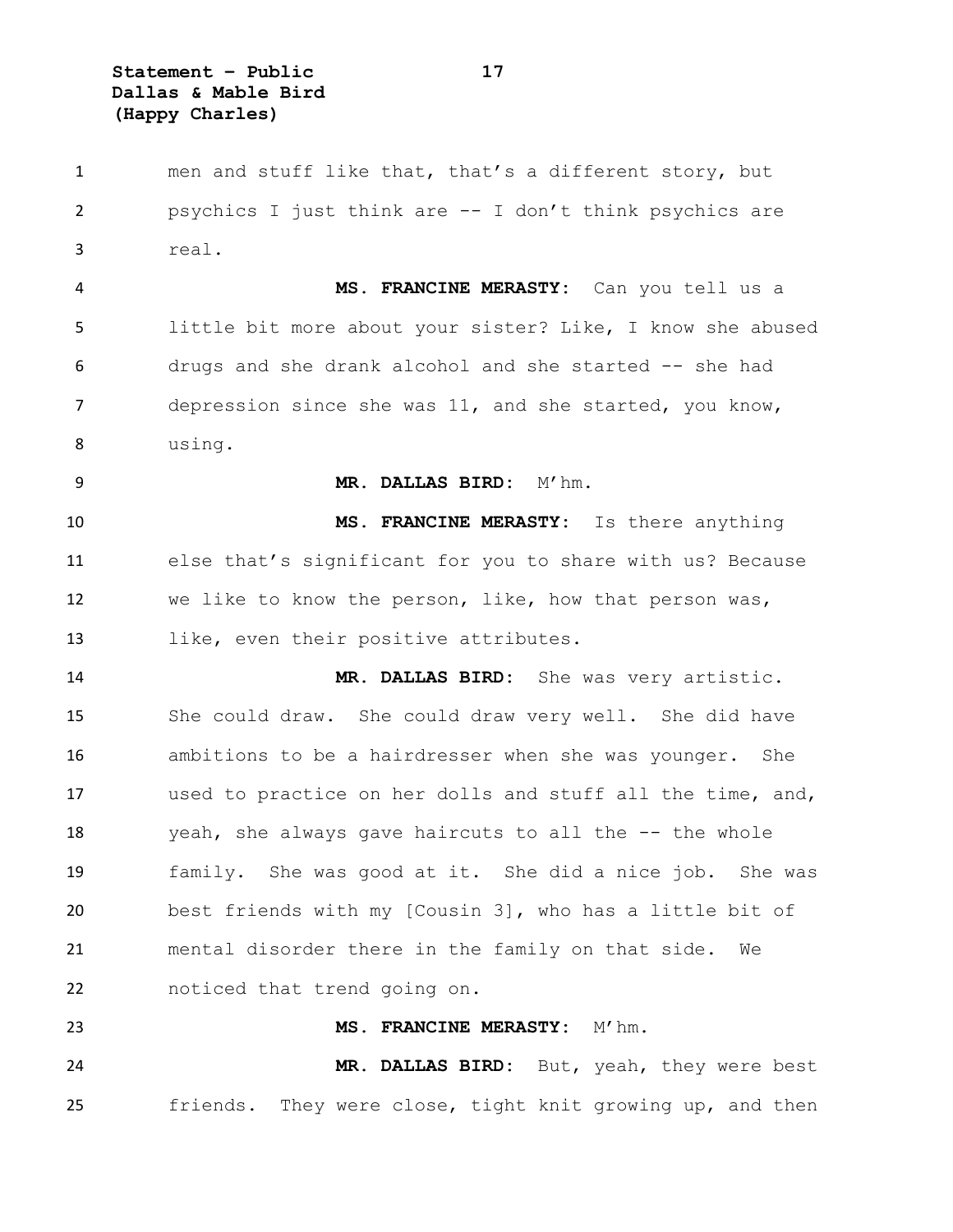**Statement – Public 18 Dallas & Mable Bird (Happy Charles)**

 all of a sudden [Cousin 3] just kind of snapped and they just stopped talking, maybe when Happy was in her 20s. They just stopped connecting after that. Very, very strong in math skills too. Like, she was -- she was an odd one. She was very intellectual but very poor in English. She was smart though. She was a very smart girl. 8 MS. FRANCINE MERASTY: M'hm. **MR. DALLAS BIRD:** Growing up, like, I never really needed any help in school. I was always a pretty good student myself. **MS. FRANCINE MERASTY:**  $M'$ hm. **MR. DALLAS BIRD:** But then if I ever had a math question or something, I'd ask Happy, and she could definitely find it for me. I heard stories about her in school, how she was, like, one of the popular kids in school, and I was -- I was about the same line as her, a popular kid in school. But she was like me, against bullying. We fought against it, both of us did. I never knew that about her until later on when a guidance counsellor pushed me to -- pulled me aside and told me about it, that my sister did the same thing that I do as an antibullying person. Yeah, she didn't like -- she didn't like people getting picked on. She didn't like people that got taken advantage of.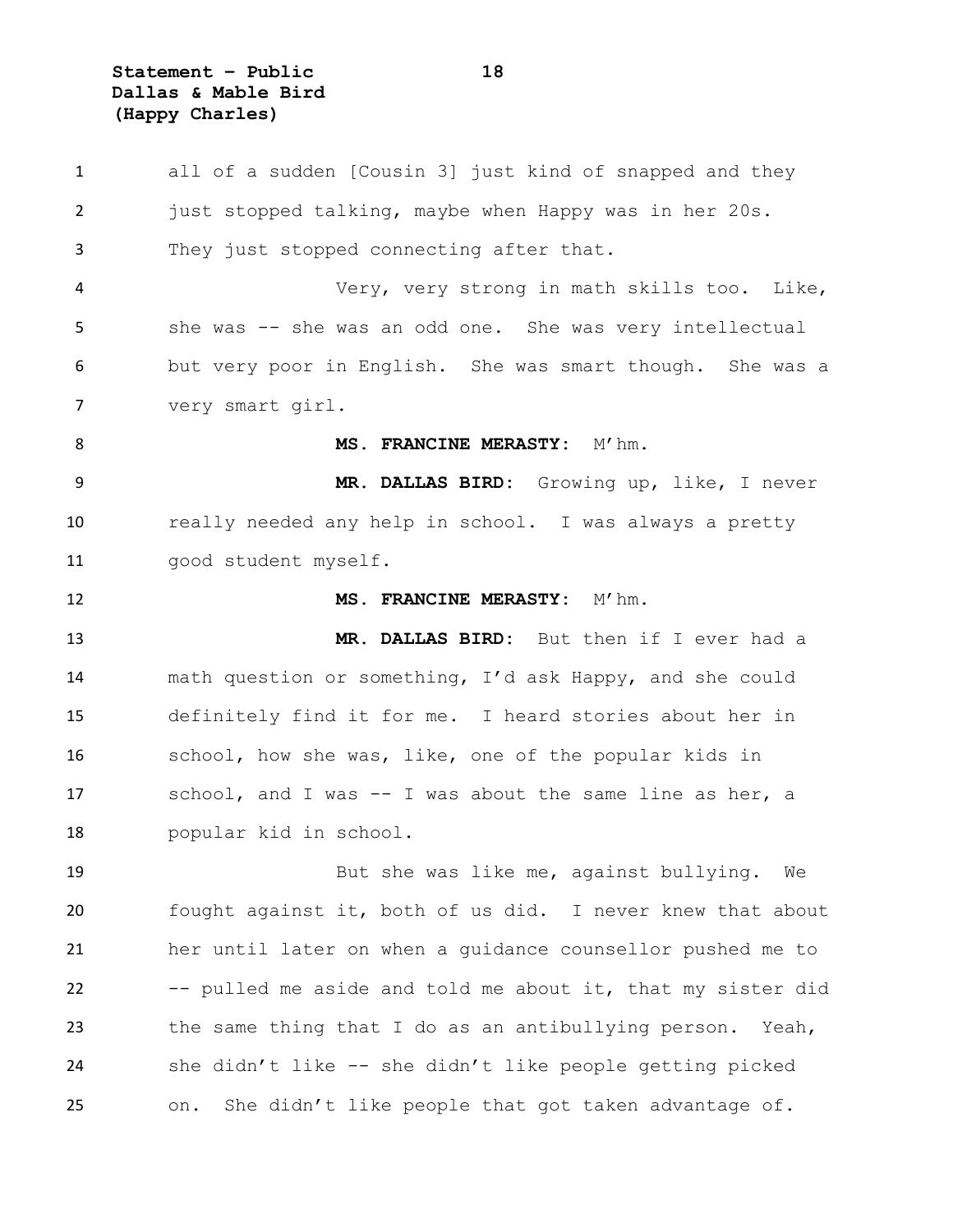**Statement – Public 19 Dallas & Mable Bird (Happy Charles)**

 **MS. FRANCINE MERASTY:** Yeah. And how old is she? Like, how much older is she than you? **MR. DALLAS BIRD:** I guess she'd be about 5 years. **MS. FRANCINE MERASTY:** Five years? So you were born in 1980? **MR. DALLAS BIRD:** Yeah. **MS. FRANCINE MERASTY:** Yeah, okay. **MR. DALLAS BIRD:** But at the end, so, yeah, about 6 years. **MS. FRANCINE MERASTY:** Okay. So besides the police --is there anybody else involved in the investigation besides the police and your family? **MR. DALLAS BIRD:** Not that I know of. I haven't heard anything. No police reached out to me. **MS. FRANCINE MERASTY:** Okay. And when the last time they went to search for her? **MR. DALLAS BIRD:** I don't know. **MS. MABLE BIRD:** Beginning of June? **MR. DALLAS BIRD:** Yeah, around that. **MS. MABLE BIRD:** The first weekend of June. **MS. FRANCINE MERASTY:** Yeah. Whereabouts did they look? **MR. DALLAS BIRD:** I think they just had some little leads on the outskirts of the city that they wanted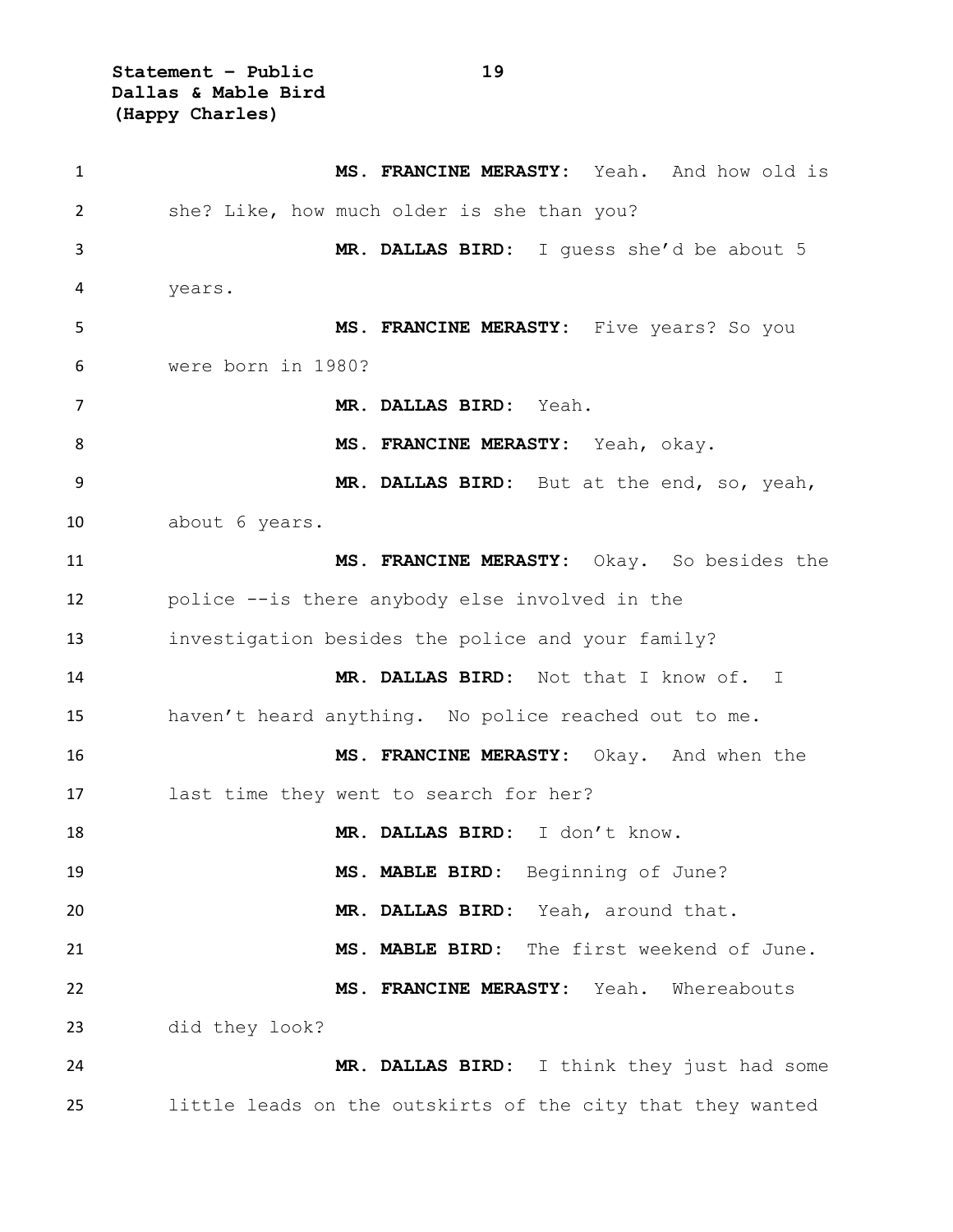**Statement – Public 20 Dallas & Mable Bird (Happy Charles)**

1 to check out that they didn't get to check out last year. **MS. FRANCINE MERASTY:** M'hm. **MR. DALLAS BIRD:** But, yeah, they scoured pretty good and searched all the places that they thought 5 they might need to search. **MS. FRANCINE MERASTY:** Yeah. Was your sister ever in domestic violence relationships? **MR. DALLAS BIRD:** Numerous. **MS. FRANCINE MERASTY:** Can you tell me about that? **MR. DALLAS BIRD:** Her latest boyfriend, [Boyfriend], he beat her up on several occasions. I've only heard stories though. I've never seen the actual abuse. We were already living in Prince Albert here, and I guess [Boyfriend] took her back to his house, beat her up pretty bad, and when my mom went to go recover her from the house, they said she wasn't there, but they busted in the door anyway and went to go check it out, and she was beaten pretty badly. She could barely open her eyes. They had to take her to the hospital. Part of the bone structure was, like, damaged on the side of her skull. Like, he beat her up bad. That's probably the worst case that he's ever done to her. **MS. FRANCINE MERASTY:** And how -- how long before she went missing after that beating there?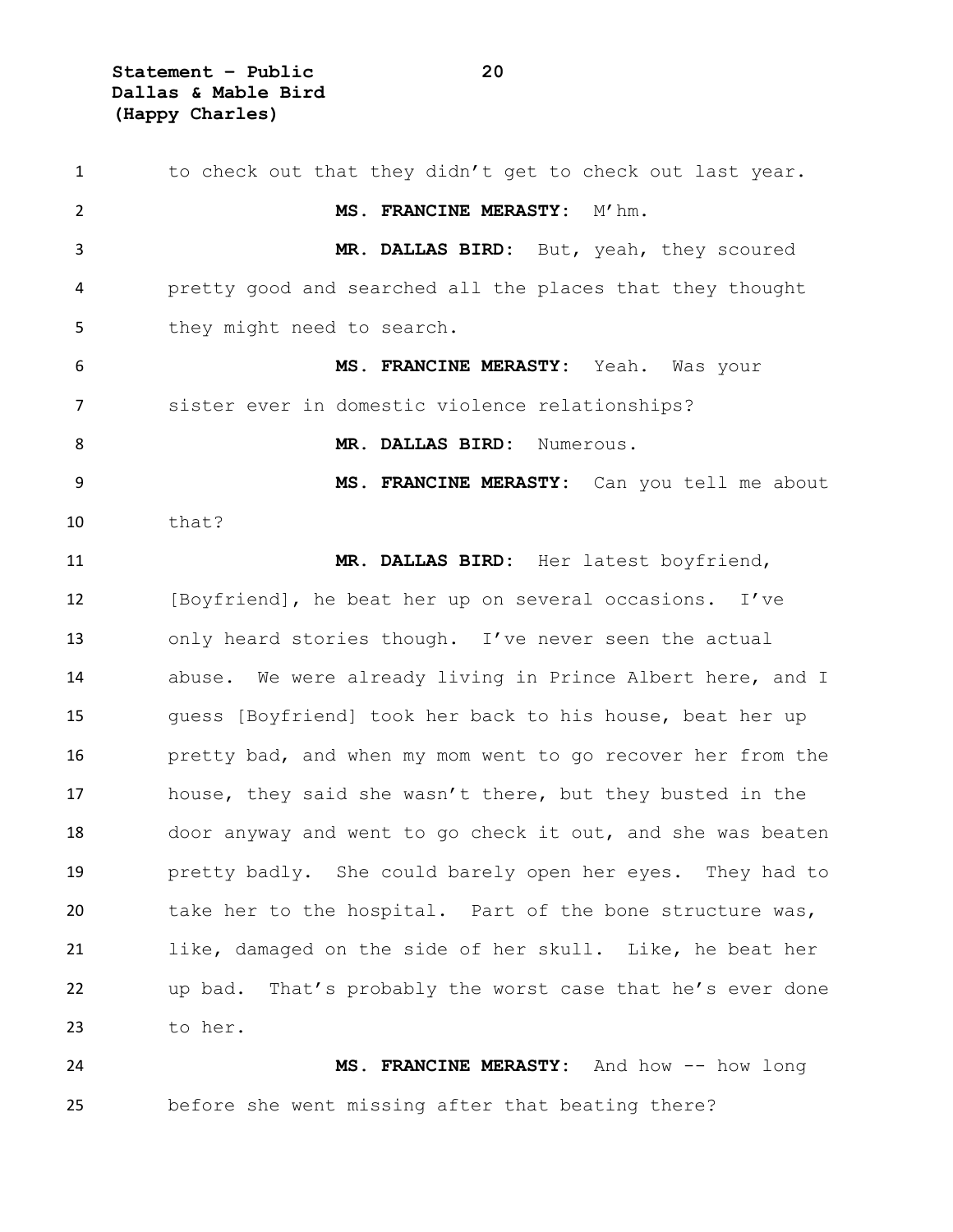**Statement – Public 21 Dallas & Mable Bird (Happy Charles)**

| $\mathbf{1}$   | MR. DALLAS BIRD: I'm not sure. This was                     |
|----------------|-------------------------------------------------------------|
| 2              | probably a couple years.                                    |
| 3              | MS. FRANCINE MERASTY: Okay. I see.                          |
| 4              | MR. DALLAS BIRD: Because I only hear mostly                 |
| 5              | stories secondhand, hey.                                    |
| 6              | MS. FRANCINE MERASTY: Yeah.                                 |
| $\overline{7}$ | MR. DALLAS BIRD: Never really keep me in                    |
| 8              | the loop on too much stuff.                                 |
| 9              | MS. FRANCINE MERASTY: M'hm.                                 |
| 10             | MR. DALLAS BIRD: Before that, I remember                    |
| 11             | one of her first boyfriends when I was I'd have to say      |
| 12             | maybe 10, she was beat up by her one boyfriend pretty bad,  |
| 13             | and my stepdad went and -- went and took care of him pretty |
| 14             | good there --                                               |
| 15             | MS. FRANCINE MERASTY: Yeah.                                 |
| 16             | MR. DALLAS BIRD: -- gave him a licking                      |
| 17             | there afterwards. But, yeah, that's the earliest case I     |
| 18             | could really remember myself. I'm not sure how her other    |
| 19             | relationships were in between, but, yeah, I just remember   |
| 20             | that first one, and then I remember [Boyfriend].            |
| 21             | MS. FRANCINE MERASTY: Okay. Do you know if                  |
| 22             | she suffered any child, like, abuse?                        |
| 23             | MR. DALLAS BIRD: No, not from any of the                    |
| 24             | family. I know -- I know when she first moved away from La  |
| 25             | Ronge and moved to Prince Albert that she did stem into a   |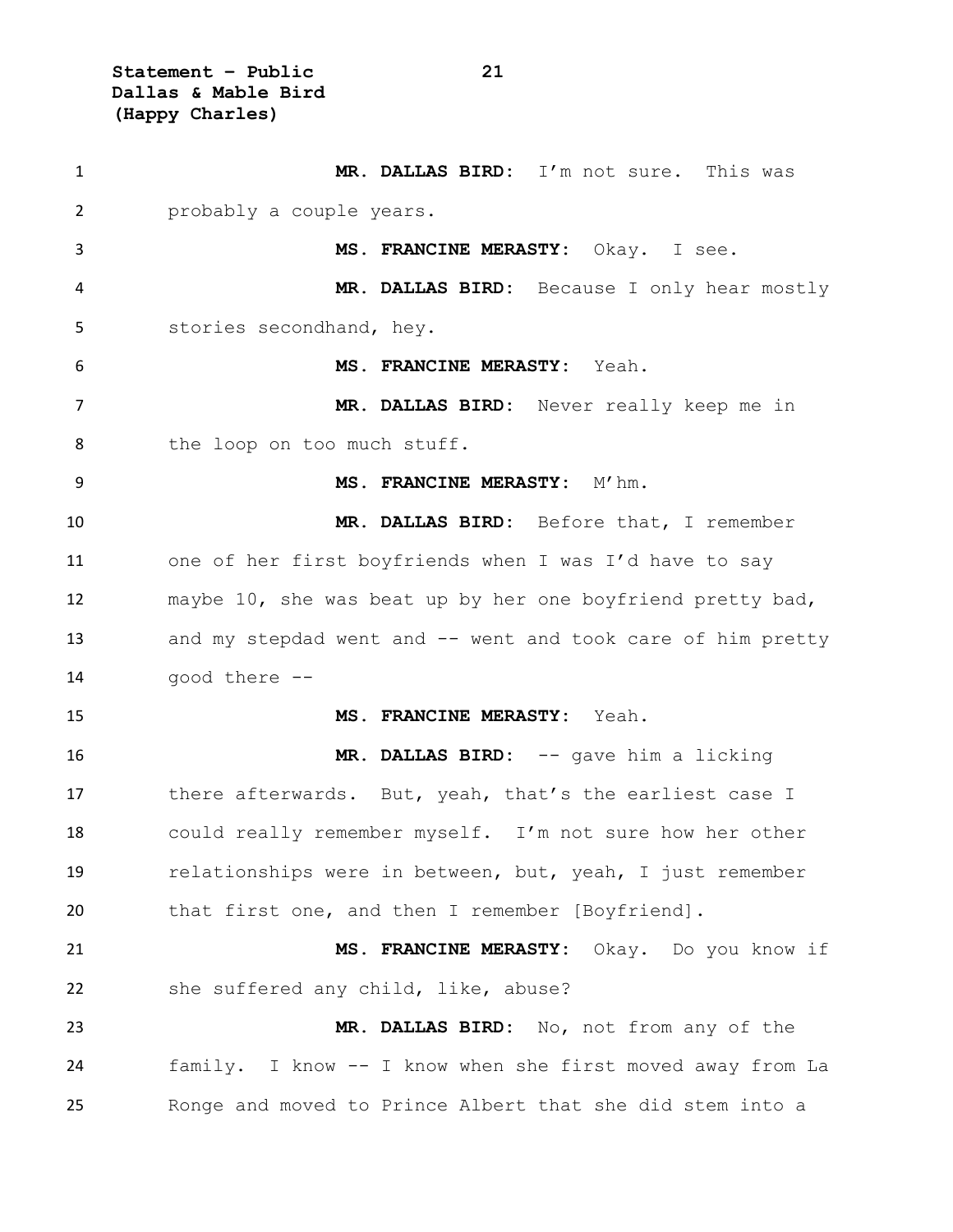**Statement – Public 22 Dallas & Mable Bird (Happy Charles)**

 little bit of prostitution and drug use then. **MS. FRANCINE MERASTY:** M'hm. **MR. DALLAS BIRD:** But other than that, no, I don't -- I don't think she had ever faced any, like, sexual or physical abuse in the homes. **MS. FRANCINE MERASTY:** Okay. Was there any 7 Child Welfare in -- in your family or with her? **MR. DALLAS BIRD:** M'hm. Just with her with her kids. **MS. FRANCINE MERASTY:** Okay. **MR. DALLAS BIRD:** Her kids got taken away a couple times because of drinking. **MS. FRANCINE MERASTY:** Yeah. **MR. DALLAS BIRD:** But they've always ended up, like, with my mom and my stepdad and with family all 16 the time. They've always been close. **MS. FRANCINE MERASTY:** Okay. And now that she's missing, where are her kids now? **MR. DALLAS BIRD:** Well, they're all grown up 20 and --since then. I think the youngest one just turned 18, like, recently. **MS. FRANCINE MERASTY:** Okay. **MR. DALLAS BIRD:** But the youngest one was -- actually her second youngest, [Daughter 2], the second youngest girl, she was living with my auntie, the one who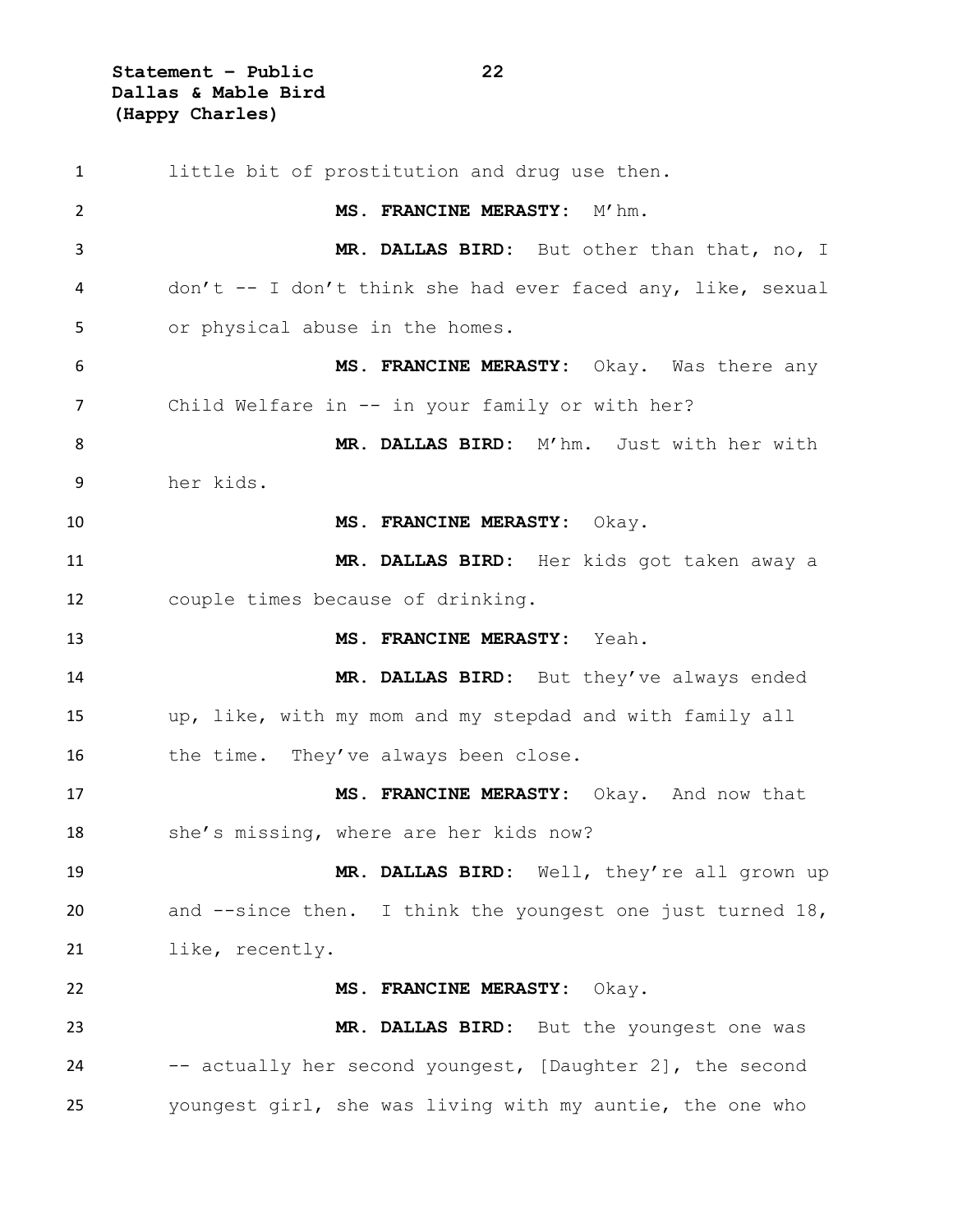**Statement – Public 23 Dallas & Mable Bird (Happy Charles)**

 actually raised me -- **MS. FRANCINE MERASTY:** M'hm. **MR. DALLAS BIRD:** -- but she -- she adopted her when she was born and -- **MS. FRANCINE MERASTY:** Okay. **MR. DALLAS BIRD:** -- she took care of her, 7 and then there's her son that she had with [Boyfriend]. That one is staying in foster care with his uncle, and his uncle was one of my best friends growing up. But that family has come from -- come from an abused home. **MS. FRANCINE MERASTY:** Yeah. **MR. DALLAS BIRD:** [Boyfriend] was abused very bad, same with [Friend]. Like, they were -- they were beat, beat really badly by their father. **MS. FRANCINE MERASTY:** Are they also from La Ronge? **MR. DALLAS BIRD:** Yeah. **MS. FRANCINE MERASTY:** Okay. **MR. DALLAS BIRD:** I knew them growing up. Like, [Friend] my friend, so, yeah, we were -- we were pretty close when we were young, and, yeah, he would -- he went to school beaten very, very badly sometimes. I'm scared his abuse actually is going down the line and he's beating Happy's son now. **MS. FRANCINE MERASTY:** Oh. What -- what do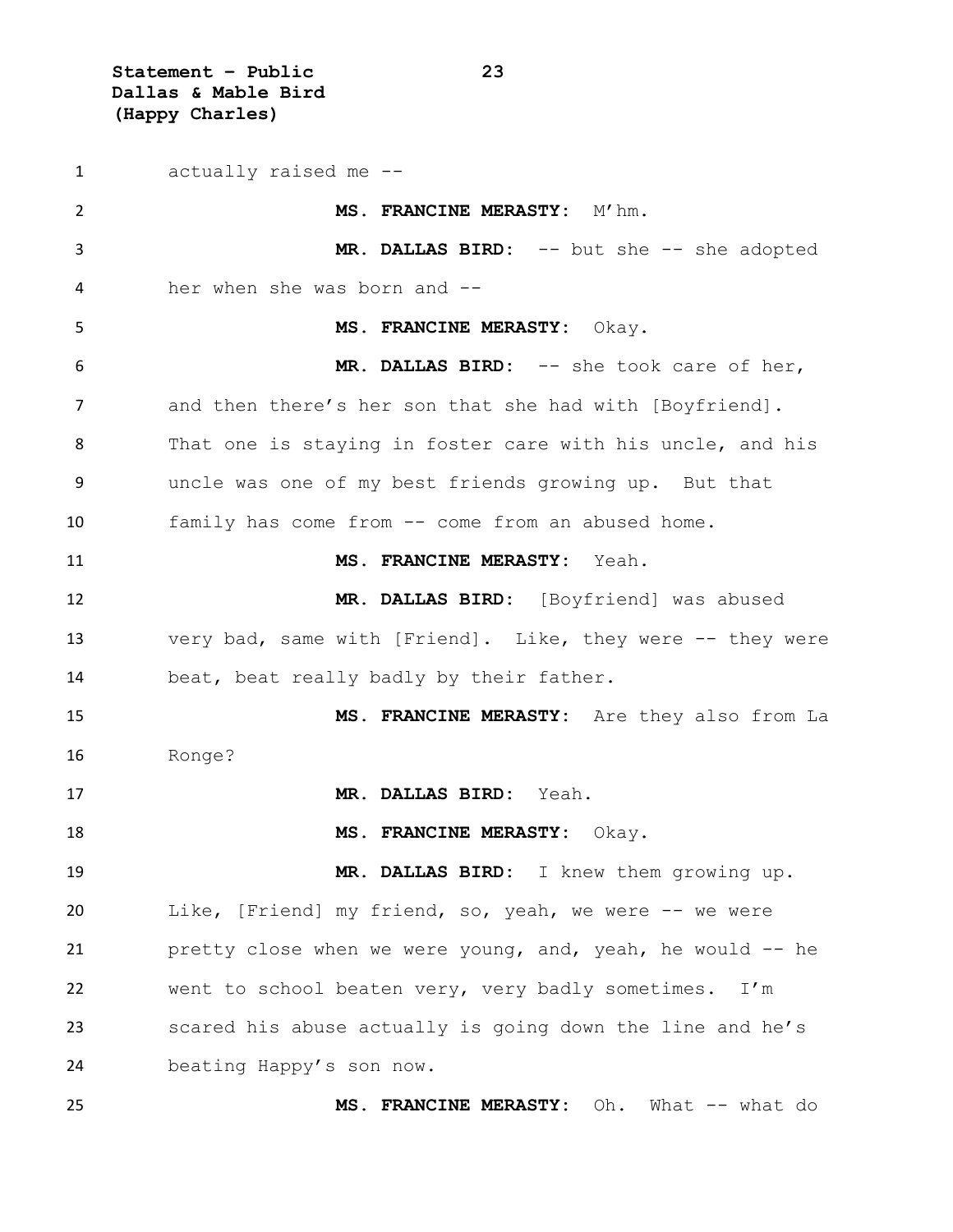**Statement – Public 24 Dallas & Mable Bird (Happy Charles)**

| 1  | you think might have helped your sister, like, not go       |
|----|-------------------------------------------------------------|
| 2  | missing?                                                    |
| 3  | MR. DALLAS BIRD: I'm not sure. Because I                    |
| 4  | told her a lot of times, like, "You're going to end up      |
| 5  | missing or dead soon."                                      |
| 6  | MS. FRANCINE MERASTY: Because of what?                      |
| 7  | Because of the way she was living or $-$ -                  |
| 8  | MR. DALLAS BIRD: Just -- yeah, just her                     |
| 9  | lifestyle.                                                  |
| 10 | MS. FRANCINE MERASTY: And her lifestyle was                 |
| 11 | what?                                                       |
| 12 | MR. DALLAS BIRD: Drinking, drugs. She was                   |
| 13 | always trying to party since she was young. Like, I don't   |
| 14 | think that mental part in her -- she ever really grew up    |
| 15 | and became an adult.                                        |
| 16 | MS. FRANCINE MERASTY: M'hm.                                 |
| 17 | MR. DALLAS BIRD: I think she was always a                   |
| 18 | child in her mind. I'm thinking something happened back     |
| 19 | then that I don't know about that I haven't seen.           |
| 20 | MS. FRANCINE MERASTY:<br>Yeah.                              |
| 21 | MR. DALLAS BIRD: Something in her personal                  |
| 22 | life that she's faced, and I also remember one thing that   |
| 23 | she was talking about when she said -- I kind of slipped in |
| 24 | on my mom and her talking one day, and she said, "I can't   |
| 25 | tell you what I know, mom, because it could destroy you."   |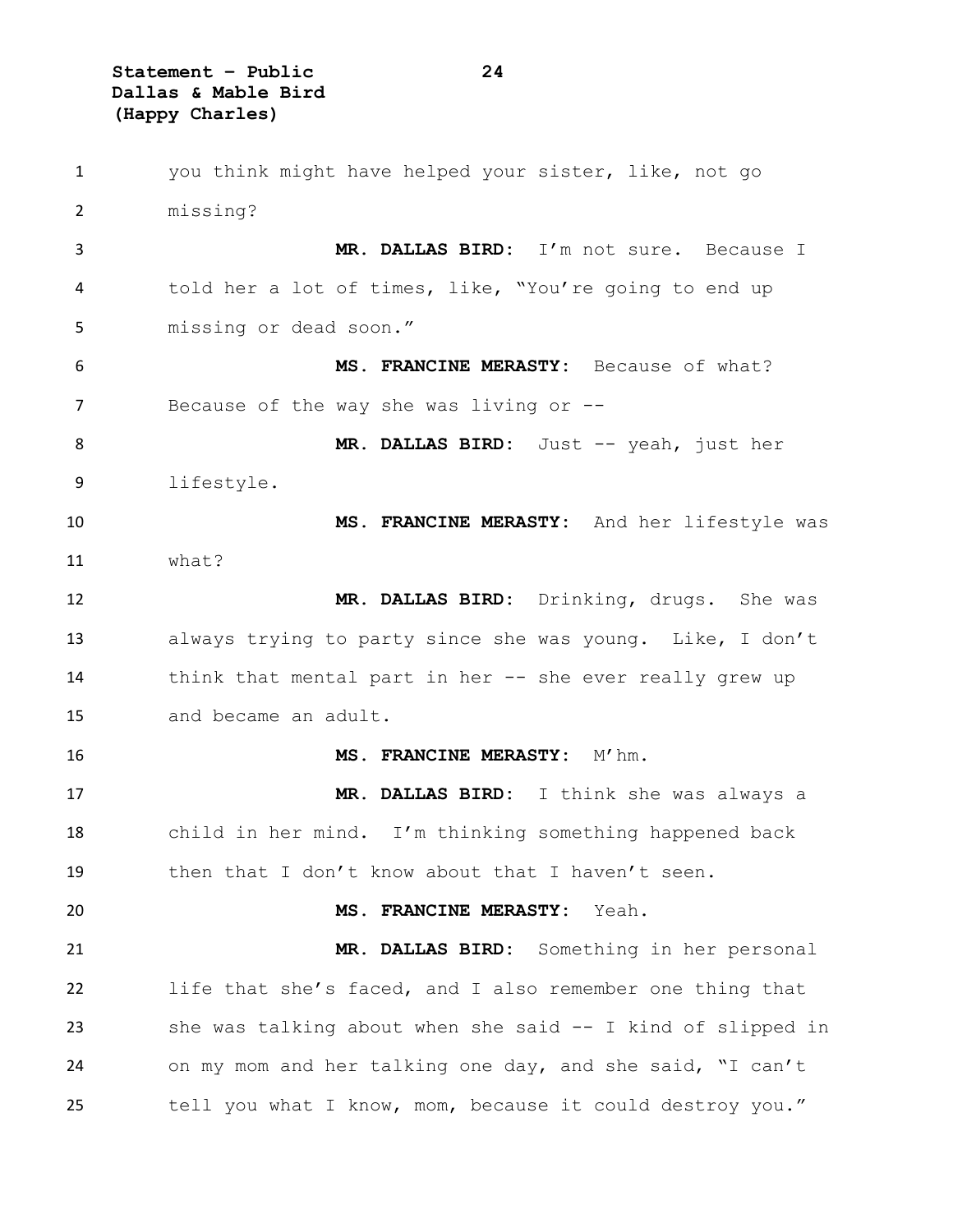**Statement – Public 25 Dallas & Mable Bird (Happy Charles)**

1 But I never knew what that was. I don't think my mom ever knows what that was either, when she said she couldn't tell any of us because it would destroy the family. So she was hiding something, but I don't -- I don't know if there was anything really to fix her. I think the only person who really ever got through to her was me, when I did talk with her. Like, I got her to quit drinking one time. I got her to quit doing drugs one time. But I think 'cause just me being a little harsh with her one time too that caused her not to listen 11 to anybody more. **MS. FRANCINE MERASTY:** Yeah. **MR. DALLAS BIRD:** Because I told her, like, "You're going to end up dead." Like, "You can't continue your life this way." But, yeah, I never got through to her. 16 Kind of gave up hope on her. **MS. FRANCINE MERASTY:** Yeah. What do you 18 think would make things better for future, the -- like, the future generation? **MR. DALLAS BIRD:** Just everybody stop hating each other. Like, we're all one being. We're not -- race shouldn't separate any of us. **MS. FRANCINE MERASTY:** So where do you experience racism? **MR. DALLAS BIRD:** Social media. There's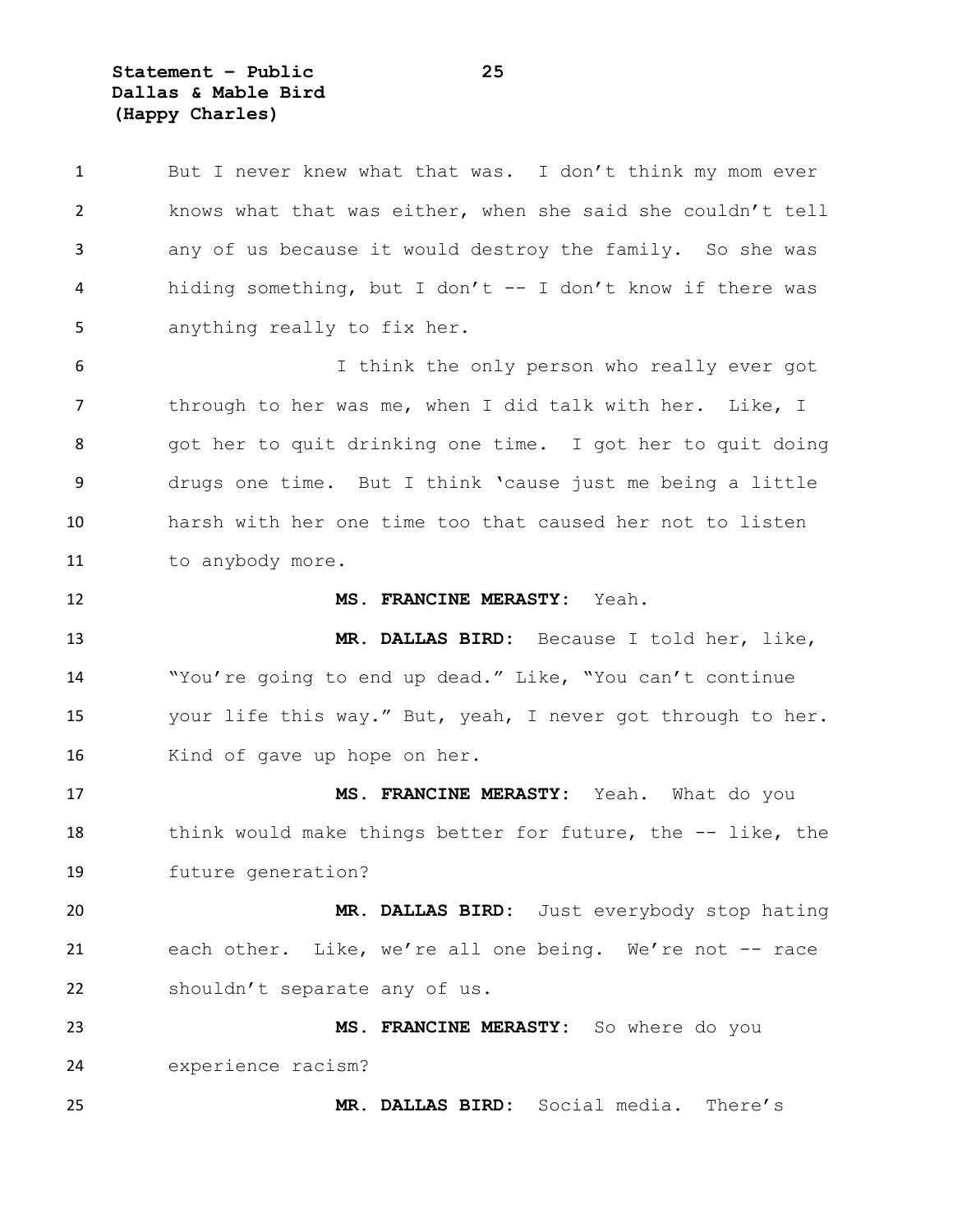**Statement – Public 26 Dallas & Mable Bird (Happy Charles)**

| $\mathbf{1}$ | tons of it, tons on social media. At work I see a lot of   |
|--------------|------------------------------------------------------------|
| 2            | it. I used to work up in the mines, seen a lot up there as |
| 3            | well, like, native on native, white on native. It wouldn't |
| 4            | matter. They just all had hate for each other. I'm         |
| 5            | assuming from upbringing mostly, because you're never --   |
| 6            | you're not born racist. You learn that stuff.              |
| 7            | MS. FRANCINE MERASTY: M'hm.                                |
| 8            | MR. DALLAS BIRD: I think the police need to                |
| 9            | take native more seriously too. I think they're just not - |
| 10           | - it's like they don't care.                               |
| 11           | MS. FRANCINE MERASTY: Yeah.                                |
| 12           | MR. DALLAS BIRD: Just another dead Indian.                 |
| 13           | MS. FRANCINE MERASTY: Is that how you feel                 |
| 14           | in regards to how they are treating the investigation      |
| 15           | regarding your sister?                                     |
| 16           | MR. DALLAS BIRD: Yeah, definitely.                         |
| 17           | MS. FRANCINE MERASTY: M'hm.                                |
| 18           | MR. DALLAS BIRD: Because I seen -- what was                |
| 19           | that other girl's name?                                    |
| 20           | MS. MABLE BIRD: Brandy, I think it was.                    |
| 21           | MR. DALLAS BIRD: Yeah, Brandy something.                   |
| 22           | She -- I think that's the one in Shellbrook? Is that the   |
| 23           | one that went missing?                                     |
| 24           | MS. MABLE BIRD: No. That was the one that                  |
| 25           | went missing down west, and they found her body in her     |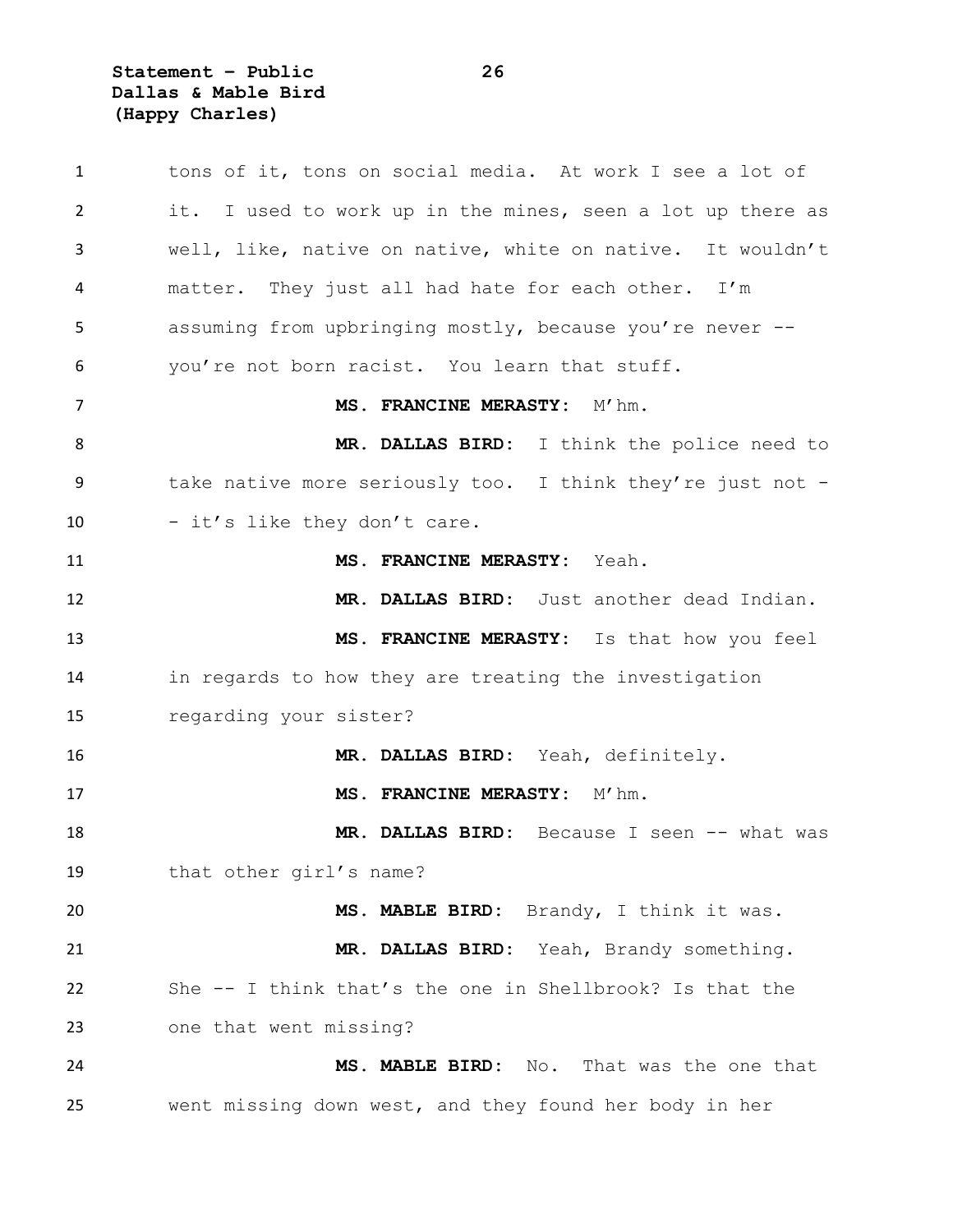**Statement – Public 27 Dallas & Mable Bird (Happy Charles)**

mom's house.

 **MR. DALLAS BIRD:** Yeah. And then there's that Brandy one. I think they have, like, a reward or something out for her, but, like, you seen that thing posted all over. You seen it on the police reports. You 6 see it postered everywhere, white girl, blonde hair, all over the news, all over social media, all over the media, and then it comes to my sister and it's like, "Oh, here's 9 one little poster." And -- and they didn't push it out, and they didn't claim her missing right away. **MS. FRANCINE MERASTY:** And who is that Brandy? Where is she from? **MR. DALLAS BIRD:** Manitoba? **MS. FRANCINE MERASTY:** Is that the one from Yorkton there? No? **MS. MABLE BIRD:** No. That one's Mekayla. **MS. FRANCINE MERASTY:** Oh, yeah. Yeah. **MR. DALLAS BIRD:** That one's all over too. That's another white girl missing that -- **MS. FRANCINE MERASTY:** M'hm. 21 MR. DALLAS BIRD: -- they seem to care more about. **MS. FRANCINE MERASTY:** Yeah. **MR. DALLAS BIRD:** And it's not just Happy either. It's all the native women. There's so many of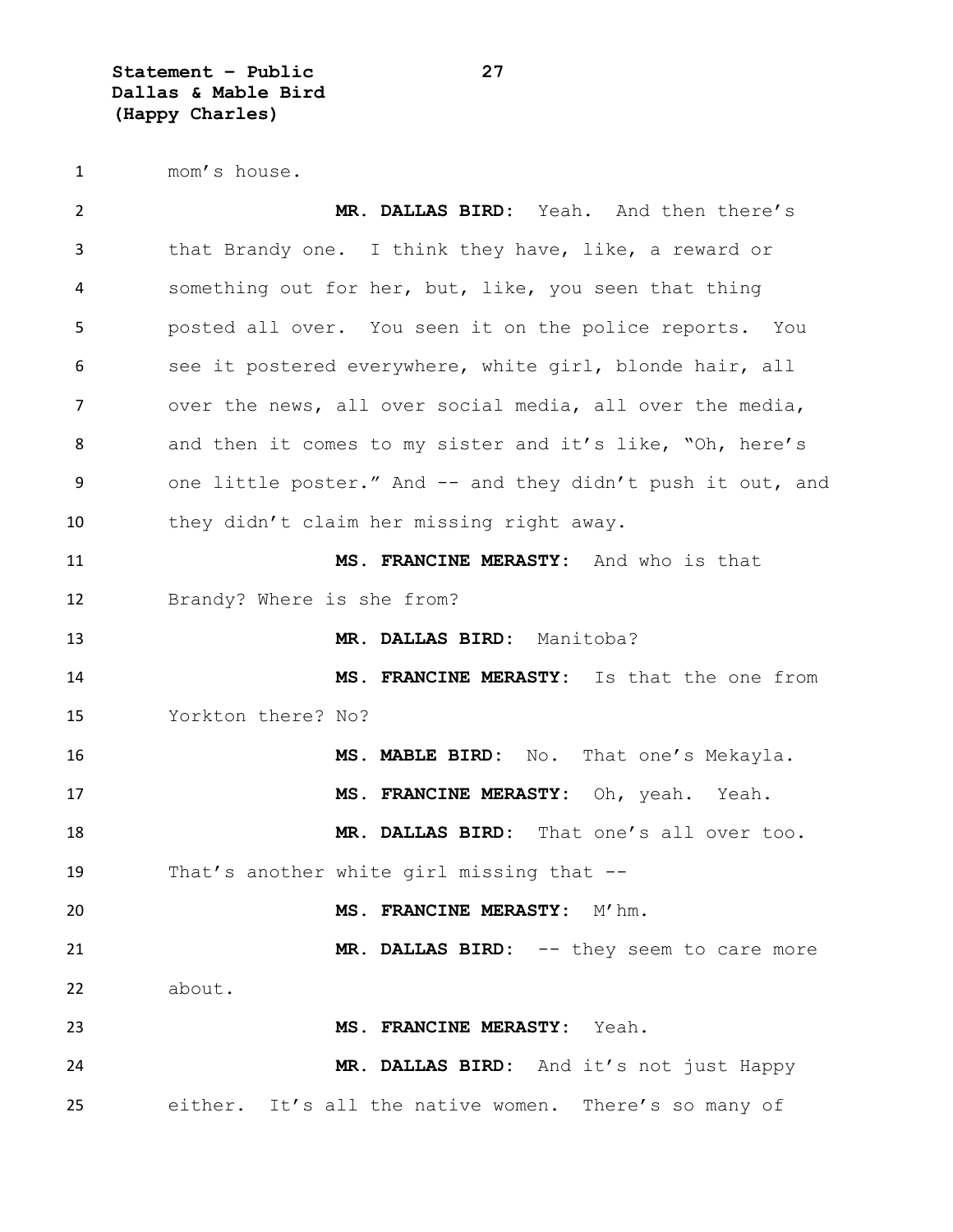**Statement – Public 28 Dallas & Mable Bird (Happy Charles)**

1 them out there, and they're not plastered all over the place, but then I -- I hate to bring race into it. Like, bring a white girl into it, and everybody loses their heads and they're all worried about them. **MS. FRANCINE MERASTY:** Yeah. Do you have anything else to share? **MR. DALLAS BIRD:** No. **MS. FRANCINE MERASTY:** Because this is going 9 to go to the Inquiry, and they're going to look at your statement. **MR. DALLAS BIRD:** Yeah. I guess I -- I got, like, something to say about, like, immigration and stuff, but that doesn't really account. But I was looking back on news history thinking about, like, missing women. You've got the Highway of Tears in BC, all those missing women over there, and then they found this guy who murdered a whole bunch of them. I think it was 25 they found in his yard. But you didn't really hear too much about that. You didn't -- you heard about the missing and murdered Indigenous women all over the country, but ever since Trudeau let in the refugees into this country, it seems to me that number has skyrocketed.

**Like, I've heard of way more missing cases** ever since Trudeau let them in than there has ever been on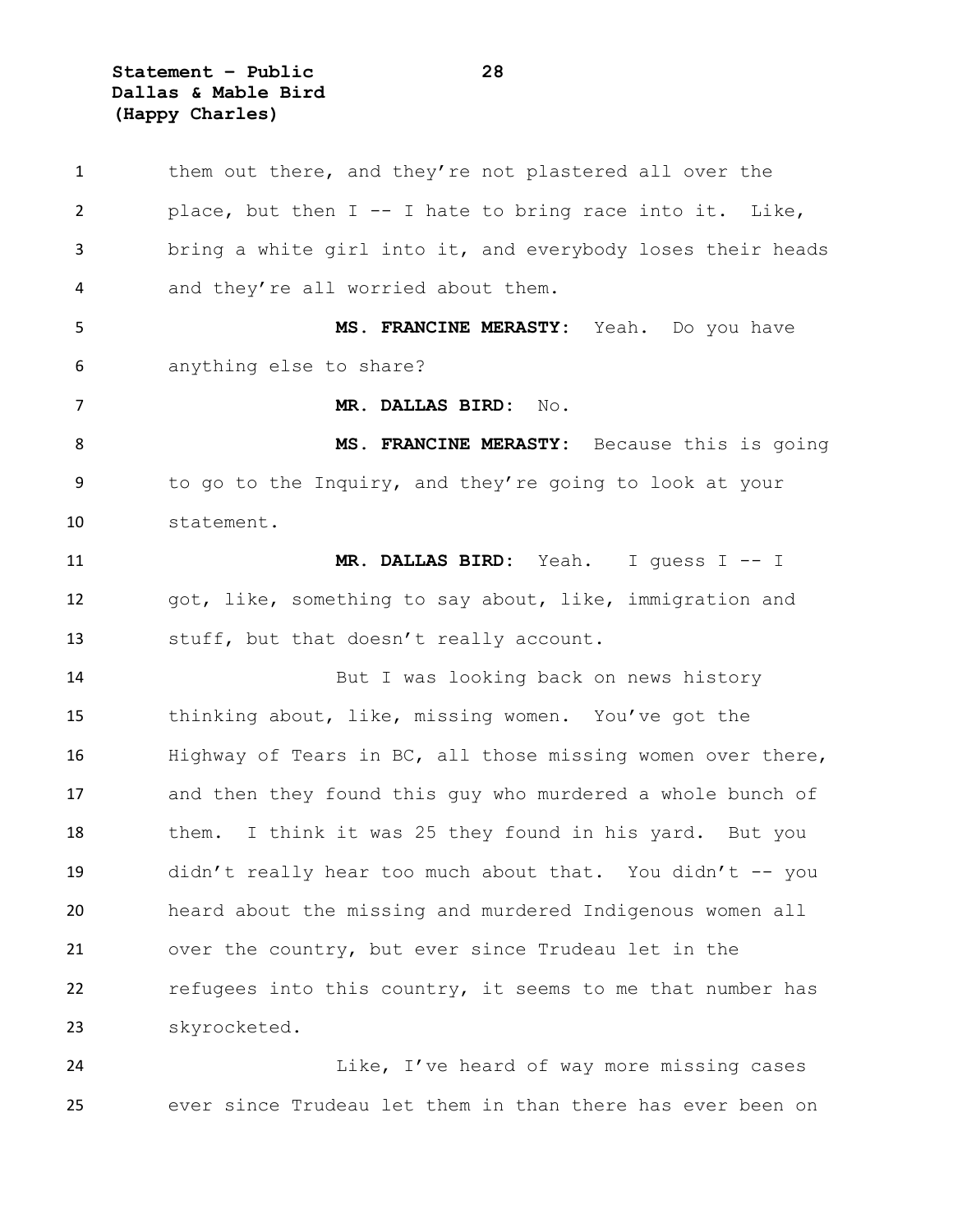**Statement – Public 29 Dallas & Mable Bird (Happy Charles)**

| $\mathbf{1}$ | record. You got blacks, you got whites, you got natives,   |
|--------------|------------------------------------------------------------|
| 2            | you got Chinese; they're all going missing in record       |
| 3            | numbers here. And, yeah, it all started when immigration   |
| 4            | started coming over, bringing over all the -- I'm not even |
| 5            | sure which races are there, but there's no screening       |
| 6            | process there, and they're not checking their background   |
| 7            | checks. They're not seeing if these guys are part of       |
| 8            | terrorist organizations or not. They were just letting     |
| 9            | them in, like, free for all, and now I think a lot of them |
| 10           | are going missing now from those.                          |
| 11           | Then you got, like $-$ -                                   |
| 12           | MS. FRANCINE MERASTY: What do you think is                 |
|              |                                                            |
| 13           | happening there?                                           |
| 14           | <b>MR. DALLAS BIRD:</b> $I$ -- I just -- I think           |
| 15           | it's trafficking, human trafficking. People need to make   |
| 16           | money somewhere, and that's probably the quickest way they |
| 17           | could do it is go kidnap some girls and sell them for      |
| 18           | money. They need to take a better -- better look at the    |
| 19           | borders before they just start letting people in the door. |
| 20           | I'm all about like -- like, yeah, they're country is torn  |
| 21           | apart, but they still should do some screening.            |
| 22           | MS. FRANCINE MERASTY:<br>Yeah.                             |
| 23           | MR. DALLAS BIRD: Everybody needs a safe                    |

is making our safe place to live not a safe place to live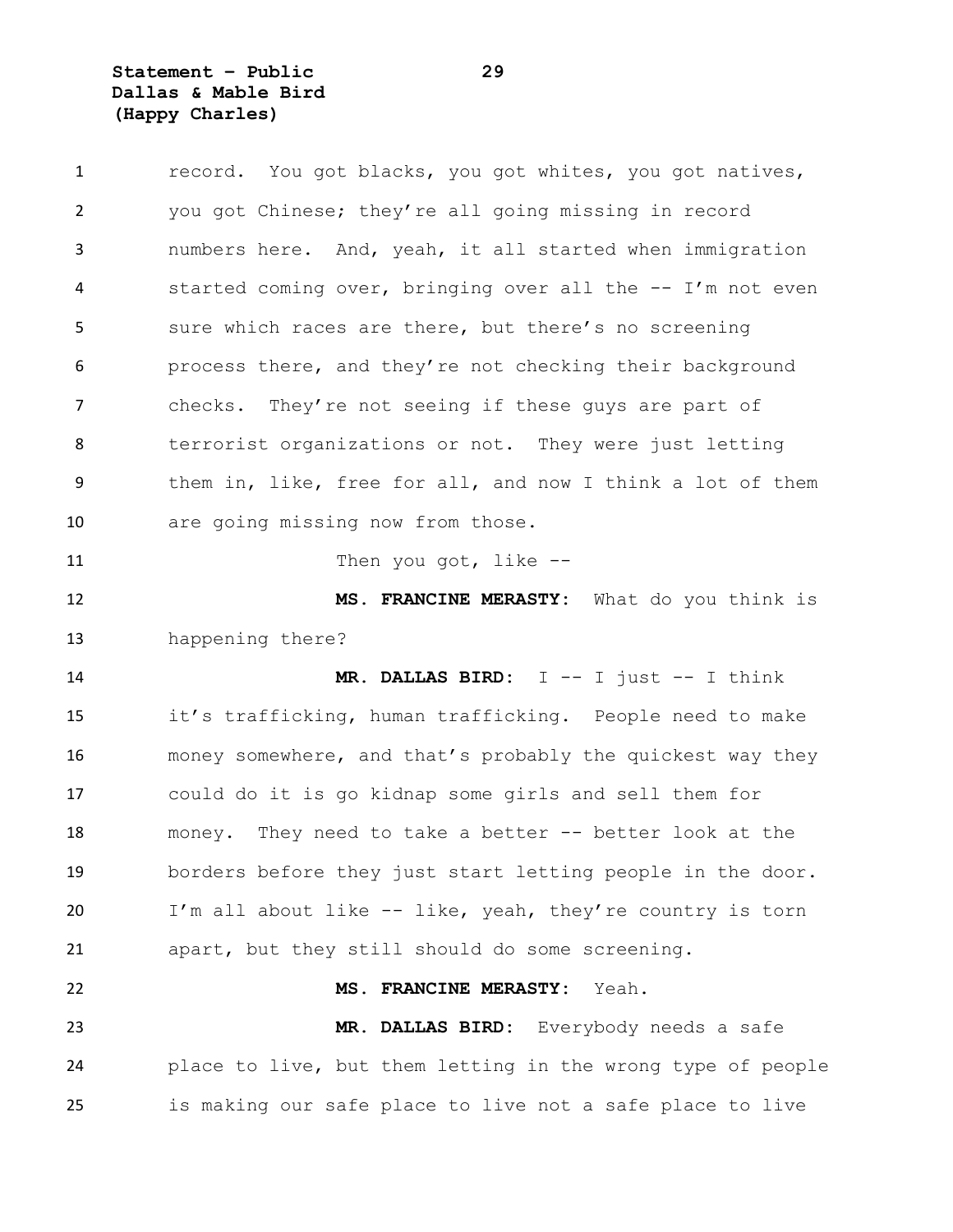**Statement – Public 30 Dallas & Mable Bird (Happy Charles)**

 anymore. Like, I used to be -- like, even growing up, I could -- 8 years old, I'd walk downtown to the beach and have no problems at all, walk back home middle of the night, I'd be fine. I wouldn't trust my daughter walking down the street alone at 8 years old, at 15 years old. It's a different world now. **MS. FRANCINE MERASTY:** Yeah. Do you think there's other people we should talk to? **MR. DALLAS BIRD:** Maybe the homeless, people that are actually out on the streets, and possibly they're 11 seeing some people taken, but they're quieted down by fear. **MS. FRANCINE MERASTY:**  $M'$ hm. **MR. DALLAS BIRD:** Yeah, that's probably it, the homeless people, because they see stuff that the cops don't see. **MS. FRANCINE MERASTY:** M'hm. **MR. DALLAS BIRD:** But they won't speak to cops because they know they'll get in trouble if they talk to any cops. **MS. FRANCINE MERASTY:** Yeah. Is that it? **MR. DALLAS BIRD:** Yeah, I think that's probably about all -- all that needs to be talked to is those. **MS. FRANCINE MERASTY:** Okay. Do you have anything to share, Mable?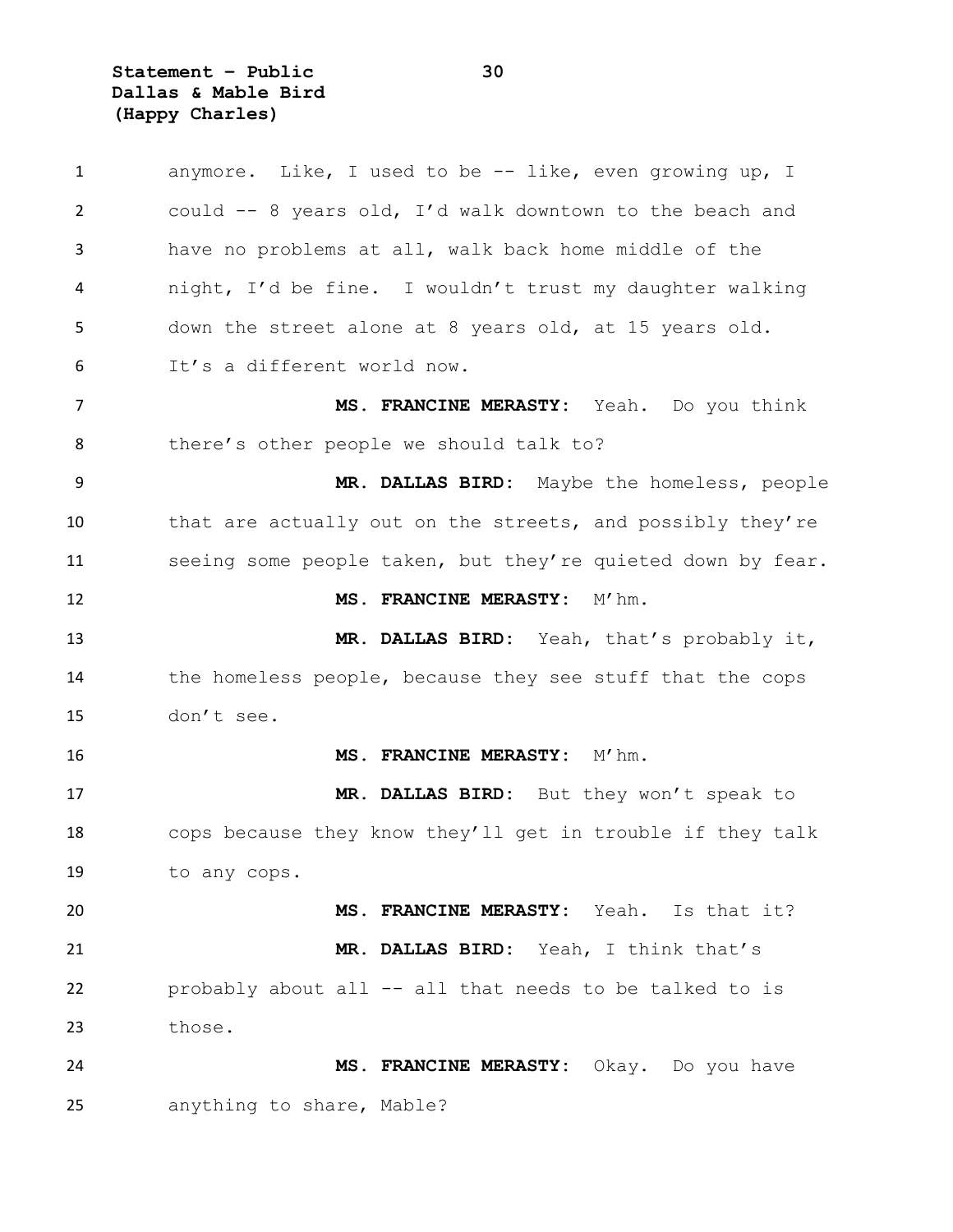**Statement – Public 31 Dallas & Mable Bird (Happy Charles)**

| $\mathbf{1}$   | MS. MABLE BIRD: No.                                      |
|----------------|----------------------------------------------------------|
| $\overline{2}$ | MS. FRANCINE MERASTY: Okay. So let's see                 |
| 3              | -- I'm just going to figure out what time it is. So it's |
| 4              | 2:08 p.m., Wednesday, August 22nd in Prince Albert, and  |
| 5              | we're done with the statement.                           |
| 6              | --- Upon adjourning at 2:08 p.m.                         |